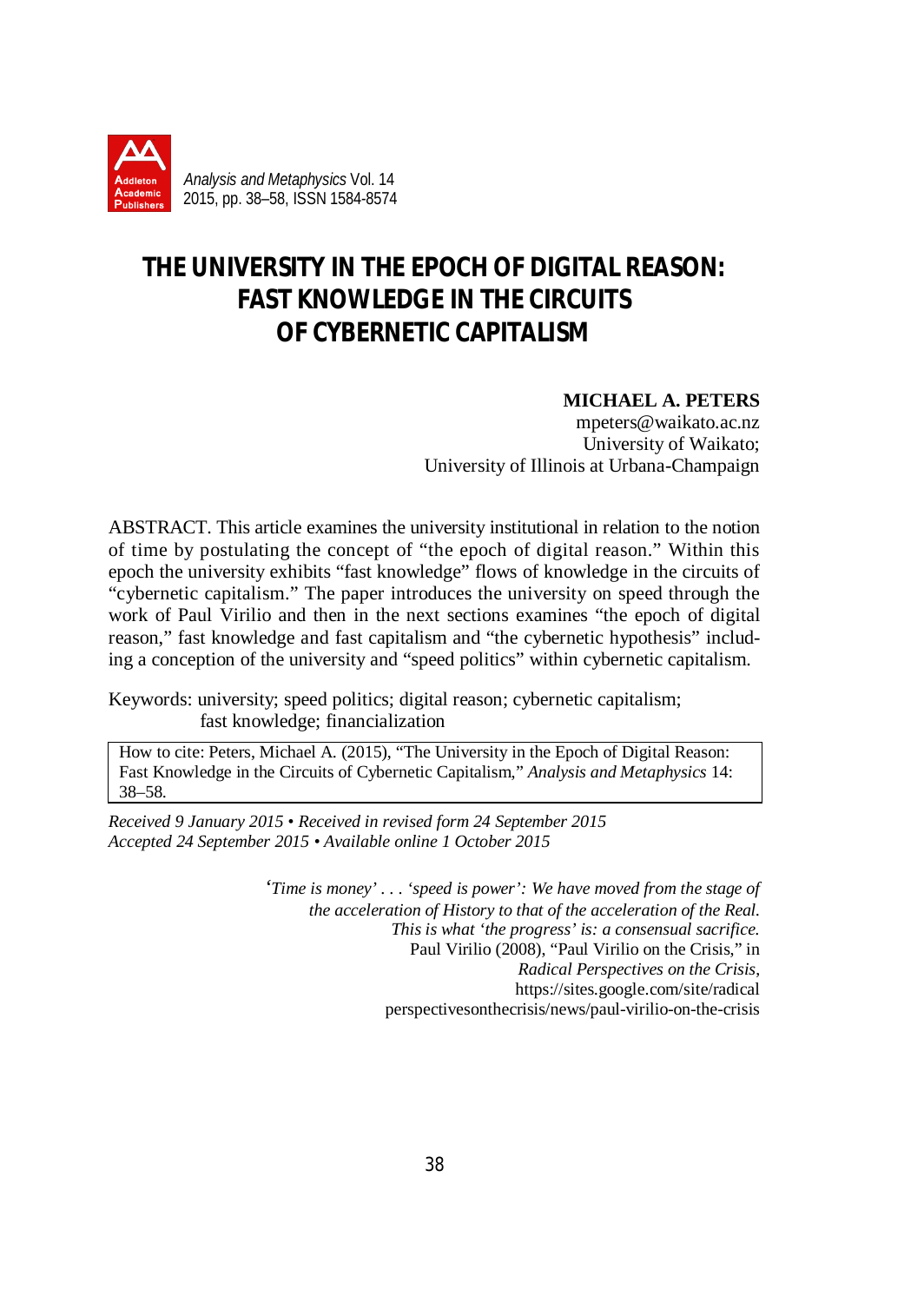## **Introduction: The University on Speed**

The French urbanist and philosopher Paul Virilio is one of the principal theorists of speed. After many years pursuing the relationship between concepts of velocity and the paradox of being in a virtual world – of being somewhere and nowhere at the same time – Virilio explains how real time has supplanted real space such that "A synchronization has taken place of customs, habits, mores, ways to react to things, and also, of emotions," exemplified in the hysteria that followed the global financial crisis. He maintains: "Since speed earns money, the financial sphere has attempted to enforce the value of time above the value of space and while this has led to massive profits for the few and increasing inequalities, to truly understand the phenomenon of an economy of speed, the left has to jettison its old framework that insists capitalism is dead, and all we need is more social justice. This is a false deduction that proceeds from adopting the same old materialist analysis."<sup>1</sup>

Whether one accepts Virilio's analysis or his predictions, it is clear that speed and velocity are two of the main aspects of a new finance capitalism that operates at the speed of light based on sophisticated "buy" and "sell" algorithms. Already researchers have demonstrated that data transfer using a single laser can send 26 terabits per second down an optical fibre and there are comparable reports that lasers will make financial "high-frequency" trading even faster. $<sup>2</sup>$ </sup>

The game has changed permanently. Now universities are "engines of innovation" for "fast capitalism" dealing in "fast knowledge," "fast publishing" and "fast teaching" (e.g. massive open online courses (MOOCs)) where "knowledge" (confused with information) is seen as having a rapidly decreasing shelf-life. We have passed the bedding-down stage of neoliberal universities that occurred with the transformation of the public sphere during the Reagan–Thatcher decades of the 1980s and 1990s. We have passed the stage of the adoption of principles of New Public Management and the emulation of private sector management styles to enter an era of universities in the service of finance capitalism where universities, increasingly reliant on student fees (especially international students) and independent research funds, serviced by high-speed networks and MOOCs, operate as a part of global finance culture.

Increasingly universities are instrumental in generating and managing a burgeoning student debt.<sup>3</sup> They have become loan institutions that gamble with endowments and make investments in futures markets. They prioritize research that generates income, develop global partnerships with like institutions and consortia to act as powerful actors in the global higher education market, often overly concerned with branding, institutional image, positioning and global marketing. In this new context the university is increasingly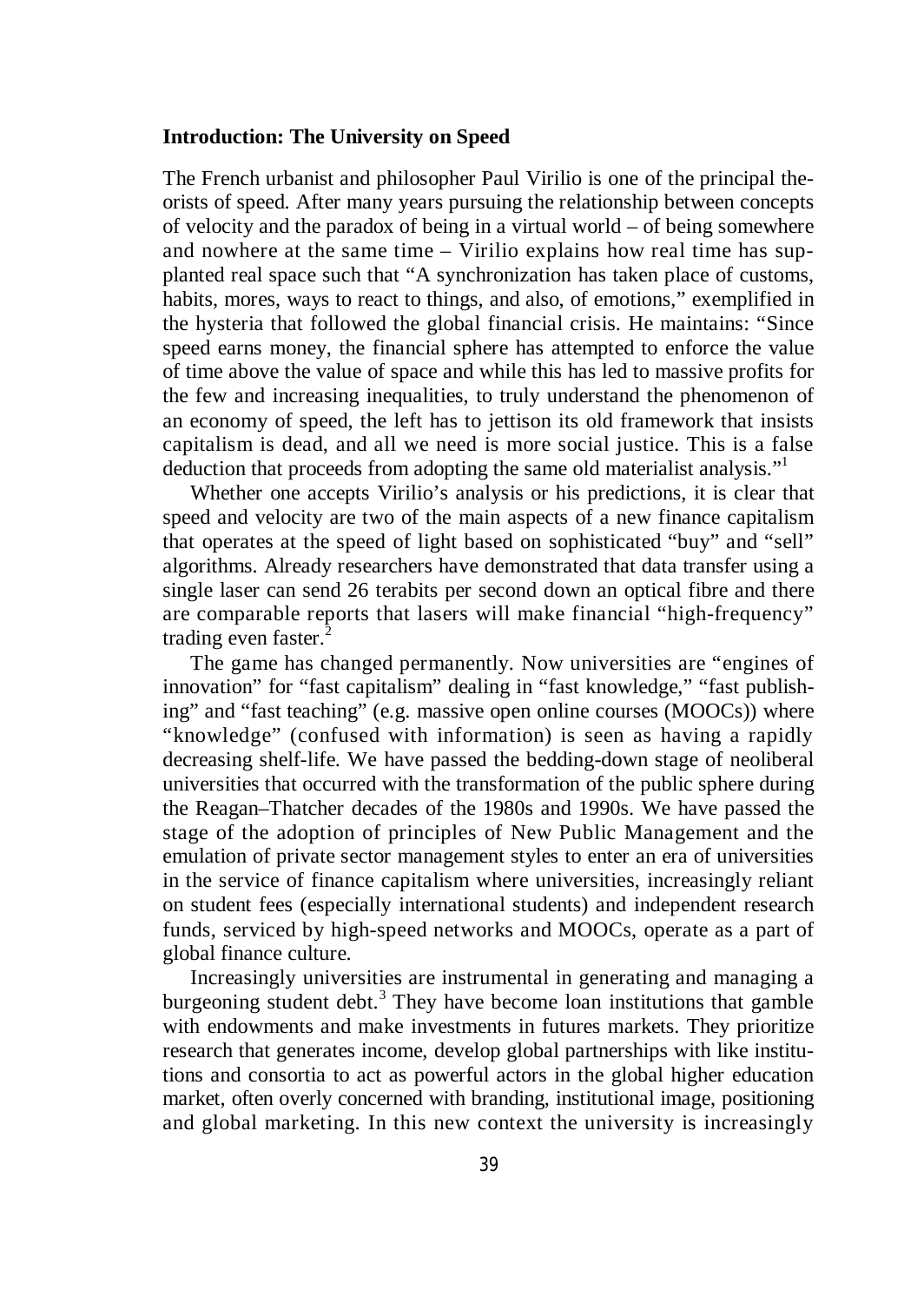preoccupied with finance, with financial global partners, imbued with a finance culture that permeates the institution substituting at every turn for academic leadership and academic culture, downplaying the very sources of self-criticism that used to characterize the university and playing up the financial and reputational stakes.

One might also add that at the very heart of a permanent change of regime is the relationship between global capitalism and the new information and communication technologies, a relationship that has developed quickly in the postwar context to create what I call "cybernetic capitalism," a term I introduce to emphasis the new circuits and forms of global capital and new mode of capital accumulation. At the same time, the social and communicative acceleration that results from this relationship at the heart of cybernetic capitalism can be understood in philosophical terms that change the basis for temporality, for subjectivity and being: being a student, being a professor, being a university.

In the first part of this paper I introduce the notion of "digital reason" and describe main features of the university in the epoch of digital reason as a philosophical basis for understanding so-called "fast capitalism" and "fast knowledge" and various theorizations of cybernetics in relation to the university.

### **The Epoch of Digital Reason**

Global finance capitalism (and "financialization") is but one prominent and rapidly growing aspect of "cybernetic capitalism." Western modernity and the developing global systems spawned by western (neo)liberal capitalism exhibit long-term tendencies of an increasing abstraction that can be described in terms of long-term modernization processes, including the "formalization," "mathematicization," "aestheticization" and "biologization" of everyday life (Peters, Britez and Bulut, 2009; Peters, 2011). These cybernetic processes are characteristic of otherwise seemingly disparate pursuits in the arts and humanities as much as science and technology and have been driven in large measure through the development of logic and mathematics, especially in the world architecture of emerging global digital systems. In this respect we can talk of the *emergence of digital reason* and of the university in the epoch of digital reason. By this description I mean principally a set of developments in foundations of mathematics and the algebra of logic that predate the founding of cybernetics as a discipline, with the 1946 and 1953 conferences sponsored by the Josiah Macy Jr. Foundation in New York City on the subject of "Circular Causal and Feedback Mechanisms in Biological and Social Systems" (Umpleby, 2005). The prehistory of cybernetics that results in the problematic history of the development of digital logic, including Boolean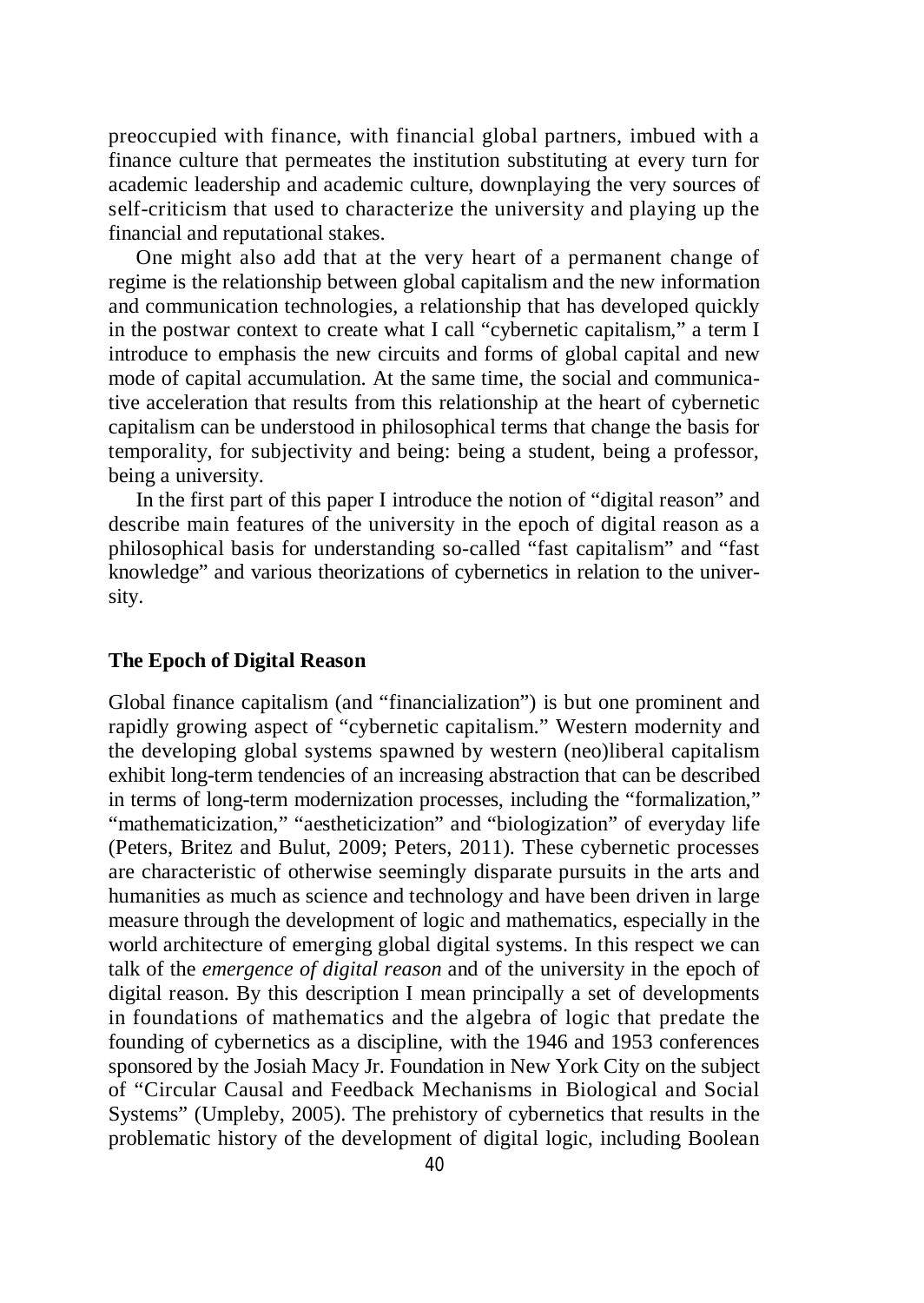algebra, gates that process logic signals, switching theory, flip-flops and memory elements that store logic signals and in general the representation of binary information in physical systems. In this tangled genealogy George Boole (1847) wrote *The Mathematical Analysis of Logic* that provided the calculus for a two-valued logic, applying algebra to logic, representing true or false within assertion logic that is the basis for all modern programming languages and digital electronics. Claude Shannon discovered that the rule of Boolean algebra could be applied to switching circuits and introduced switching algebra in order to design circuits of logic gates. (The algebra of 0 and 1 was applied to electrical hardware comprising logic gates to form a circuit diagram. $)^4$ 

Digital reason is a wider and a more philosophical notion than digital logic, named here in the tradition of Kant and Foucault. It governs the historical emergence of a techno-epistemological epoch that is so recent but indicates a deep transformation of economy, society and the university. Its concepts are the concepts of speed and velocity – involving limits of the physics of light – as well as system, feedback and control. Much of this rapid transformation of digital logic and the properties of systems can be captured in the notion of "algorithmic capitalism" (Peters, 2012a; 2012c; 2013) as an aspect of informationalism (informational capitalism) or "cybernetic capitalism," a term that recognizes more precisely the cybernetic system similarities among various sectors of the post-industrial capitalist economy in its third phase of development – from mercantilism to industrialism and finally to cybernetics – linking the growth of the multinational info-utilities (e.g. Google, Microsoft, Amazon) and their spectacular growth in the last twenty years, with developments in biocapitalism (the informatization of biology and biologization of information), and fundamental changes taking place in the nature of the market with algorithmic trading and the development of socalled "financialization." This paper examines these trends and makes an assessment of the long-term effects of them on universities.

# **Fast Capitalism, Fast Knowledge**

Filip Vostal (2013: 96) in his paper "Thematizing Speed: Between Critical Theory and Cultural Analysis" notes (following Tomlinson, 2007) that the issue of social speed and time has been treated as a subsidiary theme by the founders of modern sociology and also by those like Bauman and Castells who theorize globalization. He claims "Only recently have some social theorists started to develop systematic theories and analyses that address speed as a self-standing social phenomenon" (Vostal, 2013: 97) and mentions in this regard "Hartmut Rosa's critical theory of acceleration and John Tomlinson's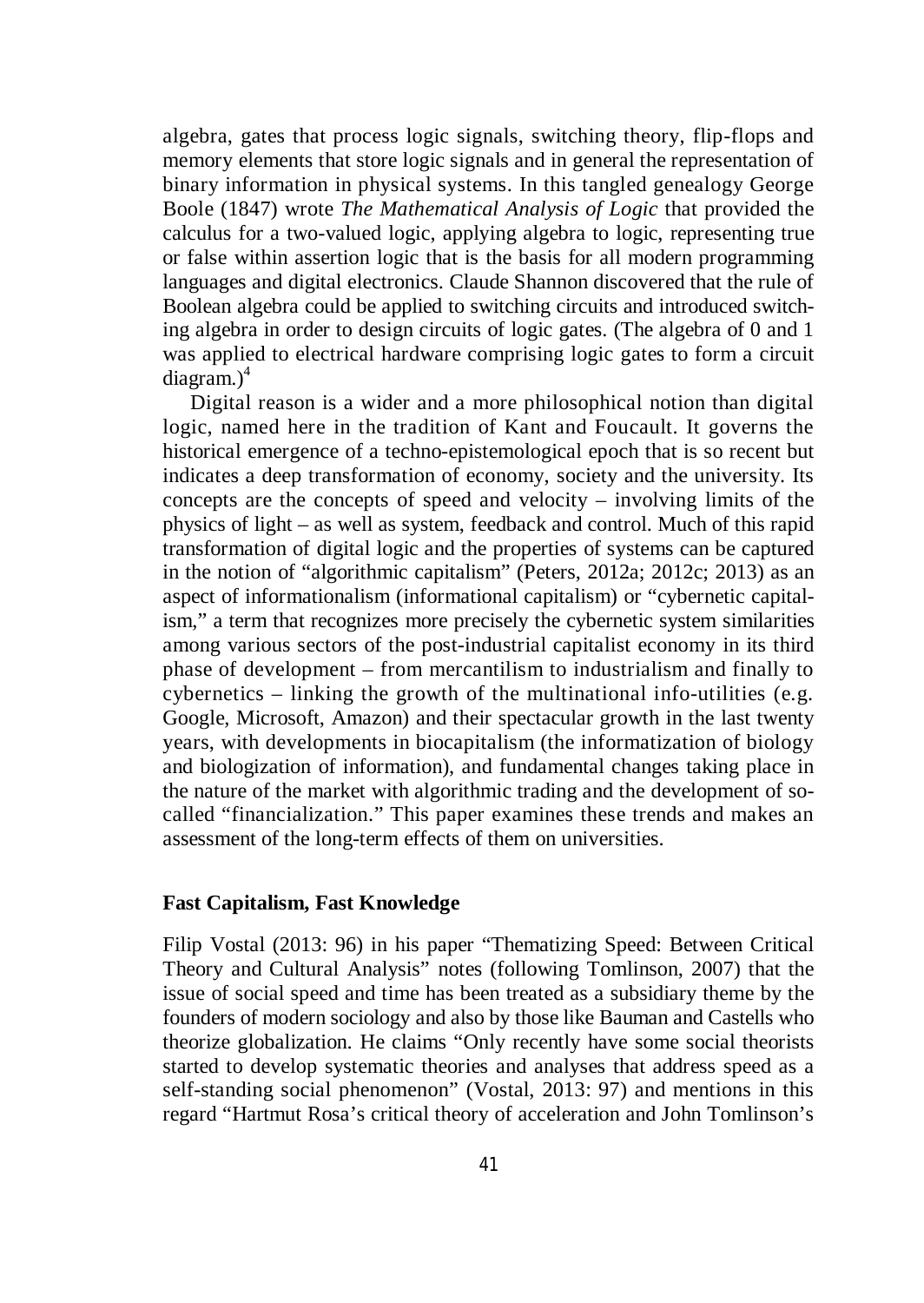investigation of modern cultures of speed" (ibid.). He goes on to offer the following description under the heading "Critique of the ever-faster lifeworld:"

> There are several seminal book-length accounts (Agger, 1989, 2004; Hassan, 2003, 2009, 2012) that develop a critique of speed. This body of literature distils, and in a sense systematizes, speed as a modern and above all capitalist imperative with a plethora of negative consequences for the environment, health, self-determination, individual autonomy, democracy, intellectual pursuits and social reproduction. . . . Essentially, the authors . . . the Frankfurt School tradition by identifying speed as the central feature in the capitalist production process, which obstructs 'mechanisms of reaching understanding' and thereby 'colonizes the lifeworld' and by highlighting the capitalist reification of time as the pivotal cause behind 'the eclipse of reason.'

He makes the point that Agger and Hassan focus on the mode of capitalist production that they take as synonymous with modernity or with providing the motor for acceleration especially through the labor process. By contrast to this account he profiles Rosa's differentiation between (1) technological acceleration; (2) acceleration of social change; and (3) acceleration of the pace of life, and he also profiles Tomlinson's "cultural modalities of speed." Klinke (2012) also provides us with a reading of existing chronopolitics staring with Virilio's analysis of speed, acceleration and warfare (rather than capital accumulation) and the postcolonial geopolitical interpretation of political time evident in the work of scholars like Johannes Fabian and John Agnew.

In this paper I develop an account of cybernetic capitalism that provides an analytical understanding in terms of digital reason of the differences between industrial and cybernetic modes of production in relation to the university. It is an analysis that goes beyond acceleration to understand why cybernetic systems are temporally grounded in digital logic and its application to electrical engineering (so-called switching theory), which has become the engine of new varieties of cybernetic capitalism where the logic of capital accumulation is facilitated by cybernetic systems. By comparison with the industrial mode of production, cybernetics serves as a new logic for accelerated accumulation strategies harnessing the new media technologies to exploit truly massive global markets. Tim Luke (2005) provides us with an account of fast capitalism:

> Fast capitalism is a 24/7 reality. Its statics and dynamics require social theorists to delve into dromology, or disciplined discursive deliberations over the new modes of power and knowledge generated by speed itself. As one gains awareness of how speed shapes social practices, it is clear that social theory must consider the power of kinetics as a fundamental force in everyday life. Whether it is defined as 'dromocracy' (Virilio 1986), 'time-space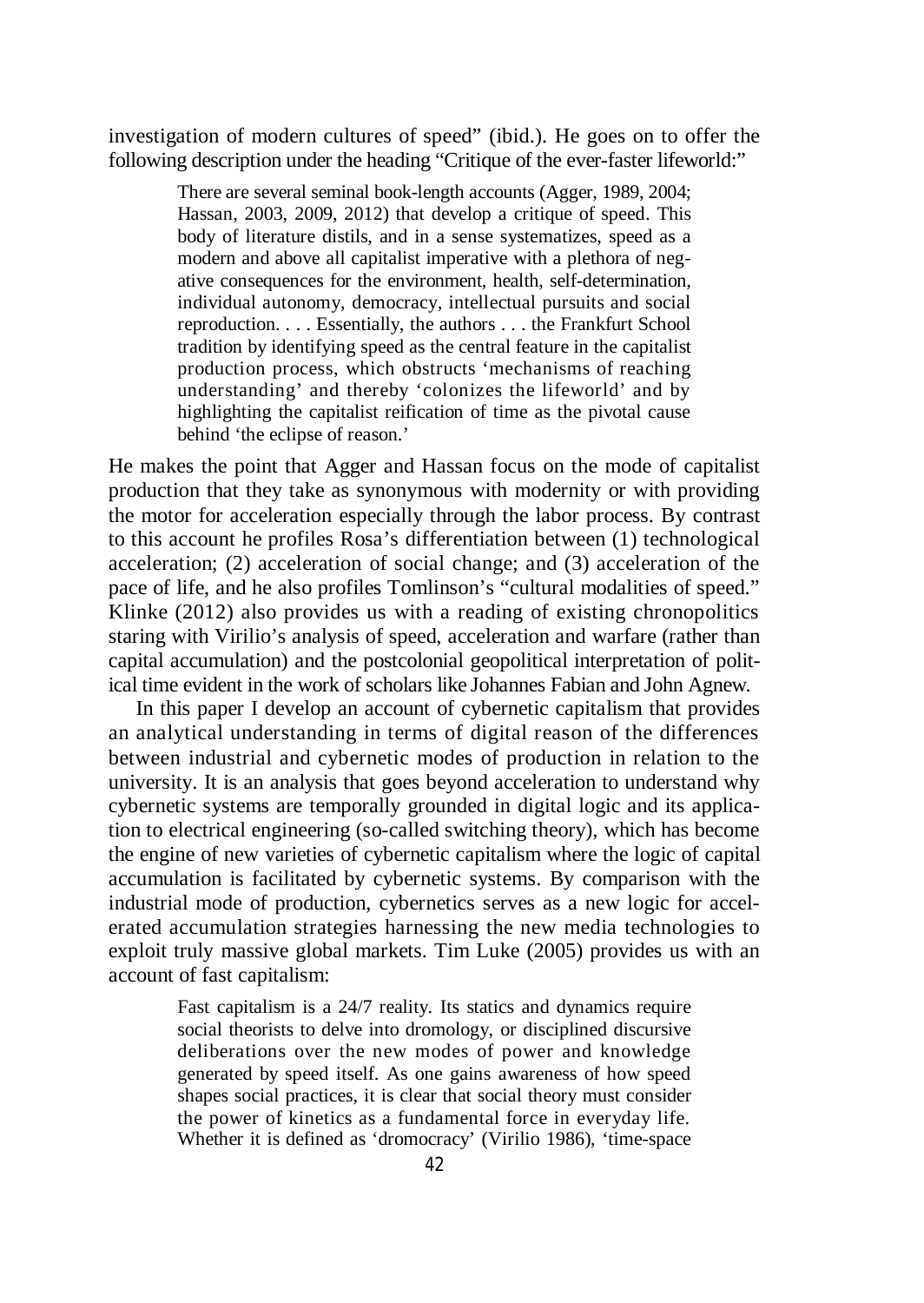compression' (Harvey 1989) or 'fast capitalism' (Agger 1989), today's temporal terrains, as Virilio asserts, are embedded in 'chrono-politics' through which 'speed rules' over every aspect of life now being reformatted by 'the dromocratic revolution' (Virilio and Lotringer 1983: 43–51). These effects are both global and local in their scope and impact, although their impact on culture, economy, and society is not fully understood. www.uta.edu/huma/ agger/fastcapitalism/1\_1/luke.html

As Robert Babe (2006) notes "Fast capitalism depends . . . on the volume, speed, and territorial expanse of digitized communication networks, on reduced time for product cycles, on accelerating speeds of style and model changes, and perhaps most importantly on imagery embedding mythic meanings onto the banality of mass produced consumer items." As such, post-structuralist thought "is the ontology best supporting and depicting today's fast capitalism."

It was this kind of characterization that motivated Agger and Luke to cofound the journal *Fast Capitalism* in 2005, now celebrating its tenth issue.<sup>5</sup> In the Editor's Introduction Agger and Luke (2013a) write about the internet as the new public sphere and lay out their rationale:

> People use the Internet as a public sphere in which they express and enlighten themselves and organize others . . . We are convinced that the best way to study an accelerated media culture and its various political economies and existential meanings is dialectically, with nuance, avoiding sheer condemnation and ebullient celebration. We seek to shape these new technologies and social structures in democratic ways. www.fastcapitalism.com

In the recent issue Agger and Luke (2013b) reflect on the possibility of critical social theory in the digital age suggesting:

> Older existing print journals had not yet fully made their ways into the digital domain, and maybe some of them never would. What could a 'born digital' journal do differently, how might it create new scholarly networks, who would join its experiments from across the academy, around the world, and alongside the established media ecologies of print journals? Running with this sense of curiosity, and pushing ahead with a willingness to give it a try. *Fast Capitalism* journal posted its 1.1 issue in 2005.

# **The Theatre of Fast Knowledge**

While I did not contribute to the journal I did write a piece with Tina Besley entitled "The Theatre of Fast Knowledge: Performative Epistemologies in Higher Education" (Besley and Peters, 2006) which was an attempt to use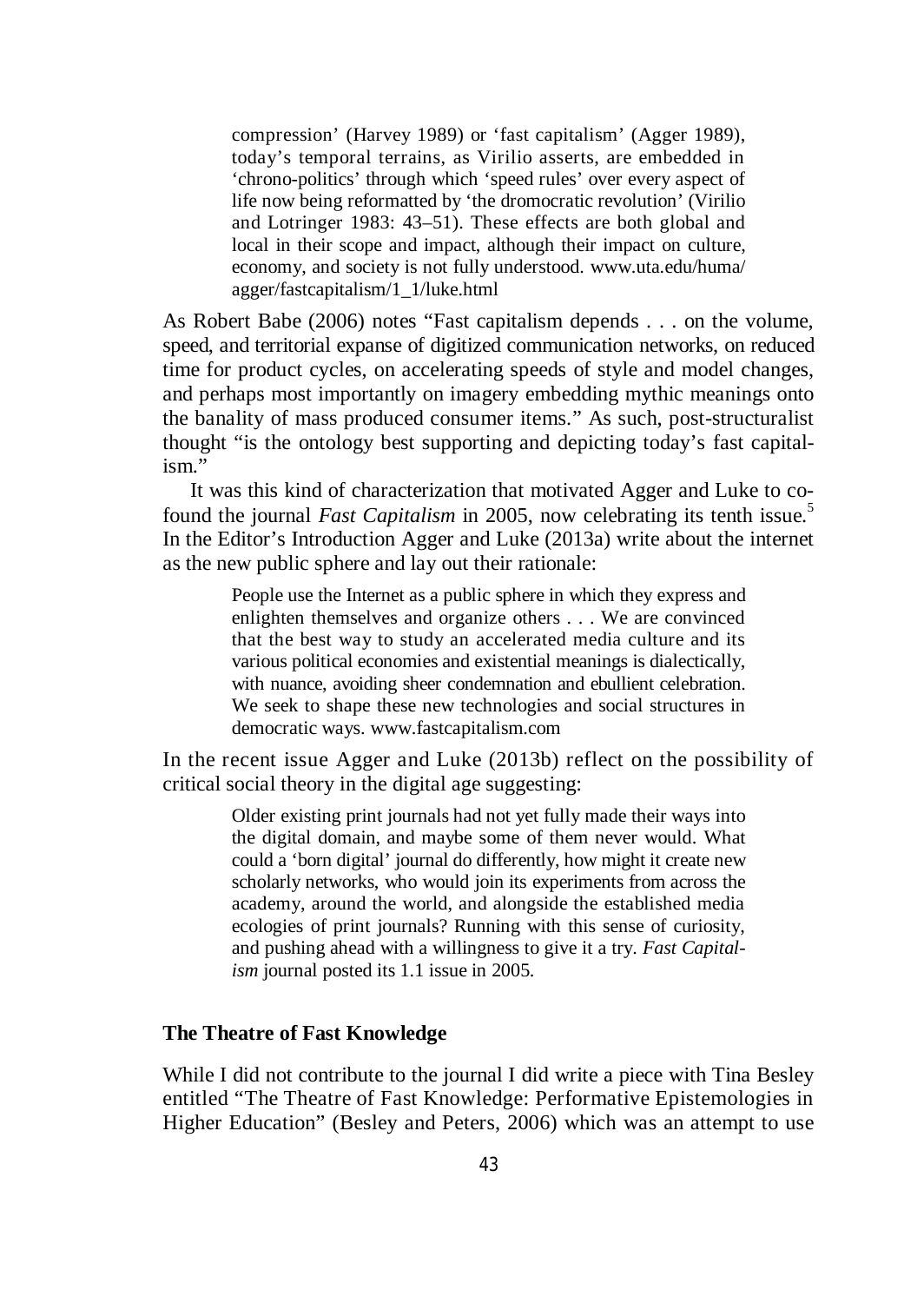the concept and theory of fast capitalism to understand and theorize the concept of "fast knowledge" and its consequences for the university.<sup>6</sup> We followed the analysis of George Ritzer (1993) in *The McDonaldization of Society* drawing on the analogy between fast food and fast knowledge. McDonaldization is a reconceptualization of rationalization (after Weber) through the concept of scientific management that results in the homogenization of cultures. The four principles of this process are efficiency, calculability, predictability and control through technology. Using these same principles we applied the model to managing fast knowledge performance that we christened "performative epistemologies" drawing on Lyotard and Foucault. In terms of my more recent thinking "fast knowledge" and speed needs to be understood within the context of cybernetics and cybernetic capitalism no longer tied to linear production models or industrial assemble lines and Tayloristic management regimes.

"Fast knowledge" is part of fast capitalism and serves to highlight an emergent new generic form of capitalism based increasingly on forms of symbolic capital associated with the rise of global finance and with new information and communication technologies. "Knowledge capitalism" conveys the digitalization of knowledge production processes and the way in which all phases of knowledge production – its creation or generation, its storage and retrieval, its formal and informal acquisition and transmission, and its distribution or circulation – have been speeded up, with significant consequences not only for knowledge production but also, more generally, for learning, education and culture.

Speed is of the essence; it defines contemporary capitalism as – "fast" capitalism. As a single principle, speed annihilates distance, increasing access to global markets and promoting the mobility of factors of production. Speed defines the essence of finance and information capitalism. The mobility of capital has greatly increased private capital flows in the symbolic form of information that can be speedily transferred in deregulated 24-hour virtual finance markets, allowing international currency speculation and increased geographical spread of foreign direct investment. In the information economy the effect of location is diminished as virtual marketplaces and virtual organizations offer benefits of speed and agility, of round-the-clock operation, and of global reach. Knowledge and information "leak" to where demand is highest and the barriers are lowest and, thus, laws and taxes are difficult to apply on solely a national basis. The new information and communications technologies have accentuated and augmented aspects of the traditional industrial economy, making even more efficient international transactions and promoting flows of capital, goods, labor and services at the speeds of sound and light.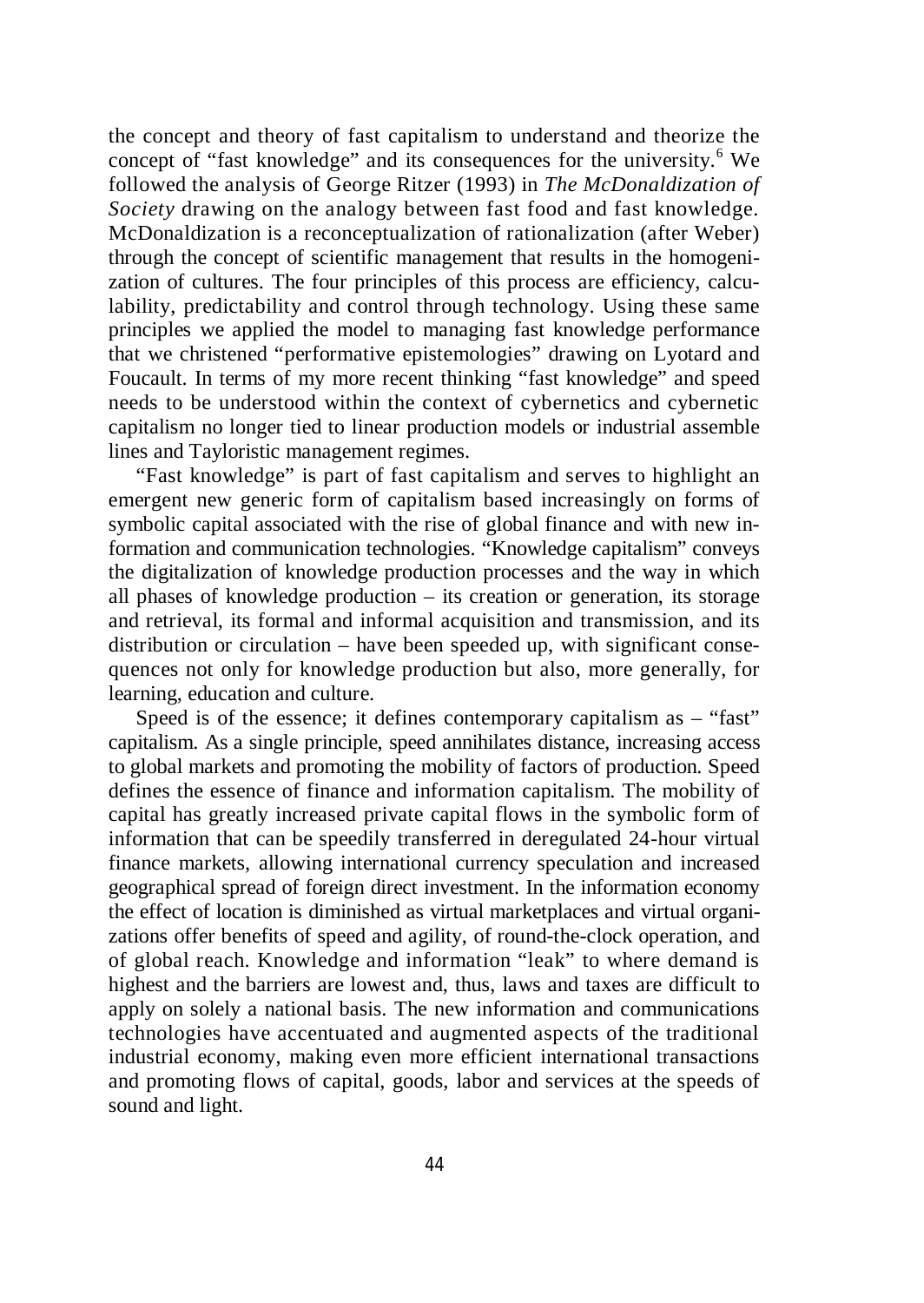This has led to the unparalleled growth of e-commerce and e-business, that is, of electronically mediated business transactions, to create and transform relationships for value creation among organizations and between organizations and individuals. There has been a growing convergence of specific technologies into new integrated systems. The radical and globalized concordance of image, text and sound has created new IT, media, telecommunications and information  $=$  knowledge infrastructures, and a global media network reflecting the emergence of a Euro-American dominated global consumer culture with the rise of multinational edutainment conglomerates in music, film and TV. The impact of the new digital technologies permitted liberalization of world capital markets and simultaneously enabled high-tech internet and telecommunications companies to rapidly develop and to make massive gains. The dynamic relationship between capital markets and digital technologies temporarily sustained a financial ecosystem that seemed to call into question the rules of the old game, creating a US innovation system based on large-scale venture capital investment. These developments have led some economists to emphasize the growing importance of an international knowledge system as a basis for a source of labor value and productivity, research and technological innovation.

"Fast knowledge," then, is a central element in knowledge capitalism both as content and as technology, refining the very system that is responsible for its ever-increasing "fast" circulation. Fast knowledge is an inextricable part of finance capitalism and through the model of the copy (copyright, patent and trademark) is controlled by the emerging structures of international property rights regimes, such as GATS (General Agreement on Trade in Services) and TRIPS (Agreement on Trade-Related Aspects of Intellectual Property Rights), which include educational services. Fast knowledge also increasingly defines aspects of the international knowledge system, determining the speed and efficiency of knowledge creation, transmission and distribution (Besley and Peters, 2006).

## **"The Cybernetic Hypothesis"**

Modern cybernetics began with Norbert Weiner who defined the field with his 1948 book *Cybernetics: Or Control and Communication in the Animal and the Machine* where he developed the science of information feedback systems, linking control and communication in an understanding of the computer as "ideal central nervous system to an apparatus for automatic control" (Wiener, 1948: 36) and, therefore, referring to the automatic control of animal and machine. The prehistory of the term can be traced back at least to Plato where *kybernetes* meaning "steersman" or "governor" (from the Latin *gubernator*) – the same root as government – was used to refer to governing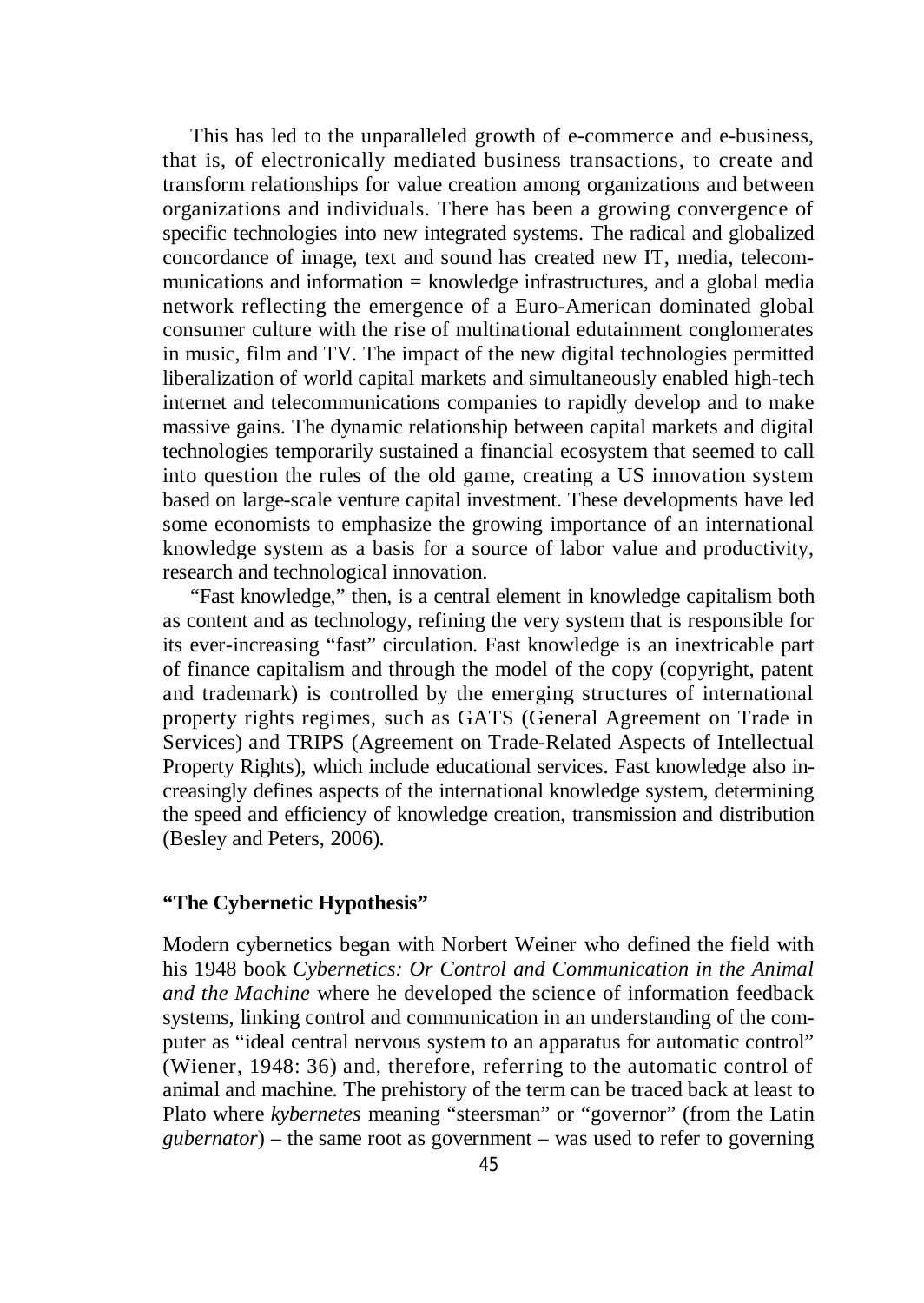of the city-state as an art, based on the metaphor of the art of navigation or steering a ship. Thus, from the beginning, the term was associated with politics and the art of government as well as with communication and organization.<sup>7</sup>

"Governing" as a major root meaning has been picked up in all major definitions including A. M. Ampere, the French scientist, who used it to refer to the science of government, W. Ross Ashby who talked of the "art of steermanship" and Stafford Beer who talked of the science of effective organization. Other modern pioneers in the field tended to emphasize a more technical aspect of the study of systems: "systems open to energy but closed to information" (Ashby); "problems of control, recursiveness, and information" (Gregory Bateson); "feedback as purposeful behavior in man-machines and living organisms" (Ludwig von Bertalanffy); "the deep nature of control" (Beer); "relationship between endogenous goals and the external environment" (Peter Corning); "circularity" (Heinz von Förster); "the theory of interconnectedness of possible dynamic self-regulated systems" (G. Klaus); "the art and science of human understanding" (Umberto Maturana); "the study of justified intervention" (James Wilk).

Cybernetics is also broadly related to systems philosophy and theory and as Charles François (1999: 203) notes both function as "a metalanguage of concepts and models for transdisciplinarian use, still now evolving and far from being stabilized." François (1999) provides a detailed history of systemics and cybernetics in terms of a series historical stages: First, Precursors (before 1948) – the "Prehistory of Systemic-Cybernetic Language" – going back to the Greeks and to Descartes in the modern world and ranging across the disciplines with important work in philosophy, mathematics, biology, psychology, linguistics, physiology, chemistry and so on (Hartmann, Leibnitz, Bernard, Ampère, Poincaré, Konig, Whitehead, Saussure, Christaller, Losch, Xenopol, Bertalanffy, Prigogine). Second, "From Precursors to Pioneers (1948–1960)" beginning with Weiner who aimed to address the problem of prediction and control and the importance of feedback for corrective steering, and mentioning Shannon and Weaver's (1949) *Mathematical Theory of Communication*, von Bertalanffy's 1950 paper "An Outline of General System Theory," Kenneth Boulding's (1953) *Spaceship Earth*, von Neumann's theory of automata, von Förster's biological computer and his collaborators like Ashby (1956), Pask (1975) and Maturana who pursued questions in human learning, autopoiesis and cognition. François (1999) rightly devotes space to Prigogine (1955) on systemic and his escape from assumptions of thermodynamic models toward understanding dissipative structures in complex systems. Third, "Innovators (After 1960)" beginning with Simon's (1962) discussion of complexity, Miller's (1978) work on living systems, Maturana's work on autopoiesis, i.e. self-production, Mandelbrot's (1977)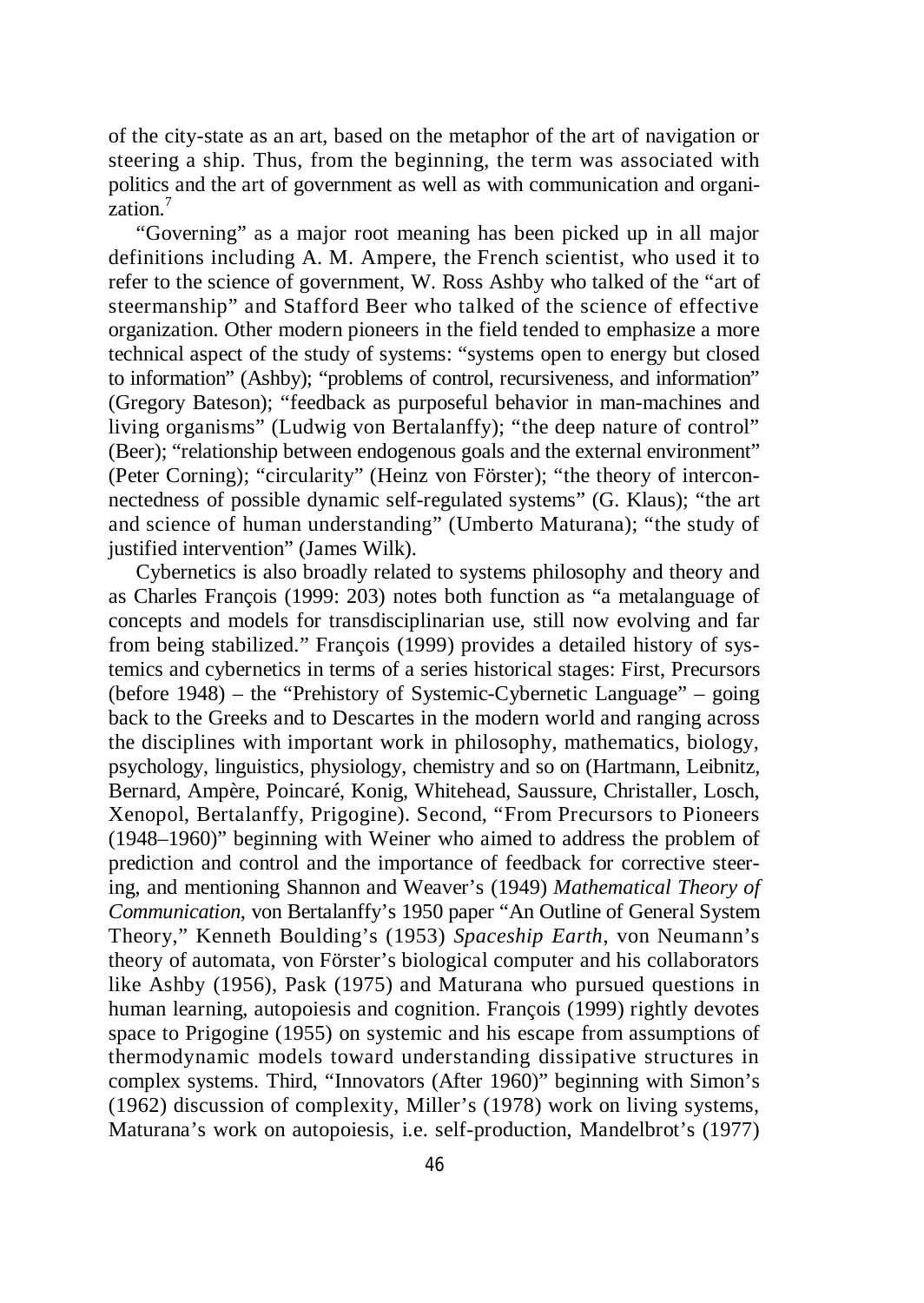work on fractal forms, Zadeh's (1965) work on fuzzy sets and fuzzy logic, Thom's work on the theory of catastrophes and the development of chaos theory. As François (1999: 214) writes:

> Chaos theory as the study of the irregular, unpredictable behavior of deterministic non-linear systems is one of the most recent and important innovations in systemics. Complex systems are by nature non-linear, and accordingly they cannot be perfectly reduced to linear simplifications.

As Teeple (1995: 7) remarks, new forms of global capitalism "can be defined as the arrival of 'self-generating capital' at the global level: that is, capital as capital, capital in the form of the transnational corporation, increasingly free of national loyalties, controls, and interests." The "financialization of capitalism" then is a process that seems to have accompanied neoliberalism and globalization, representing a shift from production to financial services, proliferation of monopolistic multinational corporations and the financialization of the capital accumulation process.

Various theoretical positions can be entertained here and perhaps the most trenchant critique comes from *Tiqqun*'s (2001) "The Cybernetic Hypothesis"<sup>8</sup> which suggests that cybernetics is a new technology of government,

> an autonomous world of apparatuses so blended with the capitalist project that it has become a political project, a gigantic 'abstract machine' made of binary machines run by the Empire, a new form of political sovereignty, which must be called an abstract machine that has made itself into a global war machine.

The manifesto continues:

The Cybernetic Hypothesis is thus a political hypothesis, a new fable that after the Second World War has definitively supplanted the liberal hypothesis. Contrary to the latter, it proposes to conceive biological, physical, and social behaviors as something integrally programmed and re-programmable. More precisely, it conceives of each individual behavior as something 'piloted,' in the last analysis, by the need for the survival of a 'system' that makes it possible, and which it must contribute to.

*Tiqqun* traces cybernetics as the theoretical and technological outcome and continuation of a state of war based on feedback and control. The post-war information and communication theory together with computer software and hardware emerges from this Cold War background and conditions a cybernetic capitalism where "the social self-regulation process came to be based on the valorization of information."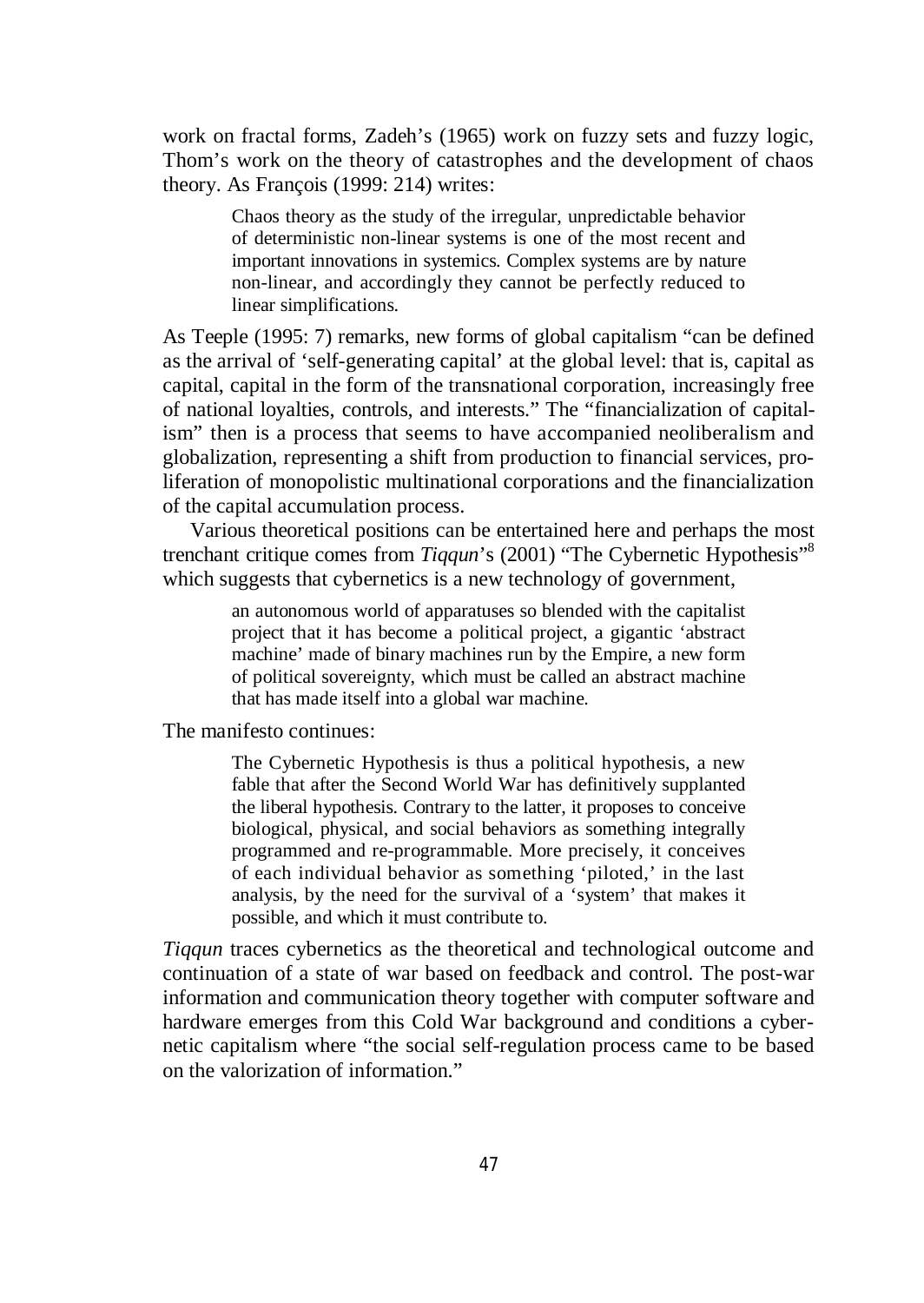## **Cybernetic Capitalism, the University and Speed Politics**

*Each kind of society corresponds to a particular kind of machine with simple mechanical machines corresponding to sovereign societies, thermodynamic machines to disciplinary societies, cybernetic machines and computers to control societies. But the machines don't explain anything, you have to analyze the collective apparatuses of which the machines are just one component.*

Gilles Deleuze (1995), "Control and Becoming," in *Negotiations 1972–1990*. New York: Columbia University Press

*The web creates new challenges for information retrieval. The amount of information on the web is growing rapidly, as well as the number of new users inexperienced in the art of web research . . . Human maintained lists cover popular topics effectively but are subjective, expensive to build and maintain, slow to improve, and cannot cover all esoteric topics. Automated search engines that rely on keyword matching usually return too many low quality matches . . . We have built a large-scale search engine which addresses many of the problems of existing systems. It makes especially heavy use of the additional structure present in hypertext to provide much higher quality search results. We chose our system name, Google, because it is a common spelling of googol, or 10100 and fits well with our goal of building very large-scale search engines.*

Sergey Brin and Lawrence Page (no date), "The Anatomy of a Large-Scale Hypertextual Web Search Engine," http://infolab.stanford.edu/~backrub/google.html

Contemporary capitalist system is post-industrial where the service sector and information technology and telecommunications companies (ICTs) acquire key role and the working class falls below 20 percent in advanced capitalist economies. The 1980s and 1990s witnessed the rise of big IT corporations such as Microsoft, IBM and Apple, along with the growth of computer hardware, computer software, electronics, communications and mobile telephony as growing economic sectors. Yearly revenues of ICT companies are second only to oil and gas (as a group) with Apple ranking eighteenth (\$170 bn), Verizon forty-fifth (\$115 bn), Hewlett-Packard forty-ninth (\$112 bn), IBM fifty-sixth (\$104 bn), with Microsoft (\$77 bn), Google (\$59 bn), Dell (\$56.9 bn), Amazon.com (\$74.5 bn), Intel (\$52.7 bn), Cisco (\$43.2 bn) eBay (\$16 bn) and Facebook  $(\$7.8$  bn).<sup>9</sup> By far the largest category is oil and gas (with the one exception of Wal-Mart), which poses the question of the relationship of the university to the energy sector and to industrialism *per se* with an accent on related subjects like geology, engineering and chemistry. The industrial university relies on the division of labor as Kant (1798/1979) points out in *The Conflict of the Faculties*, and is regulated by the industrial cycle of time, by commodity cycles driven by price and sales and business and industry cycles determined by product development and techniques of mass production and assembly lines.

The era of digital capitalism, computer science, information and communication technologies and new satellite technologies, beginning in the 1980s, completely transforms the knowledge environment and information infra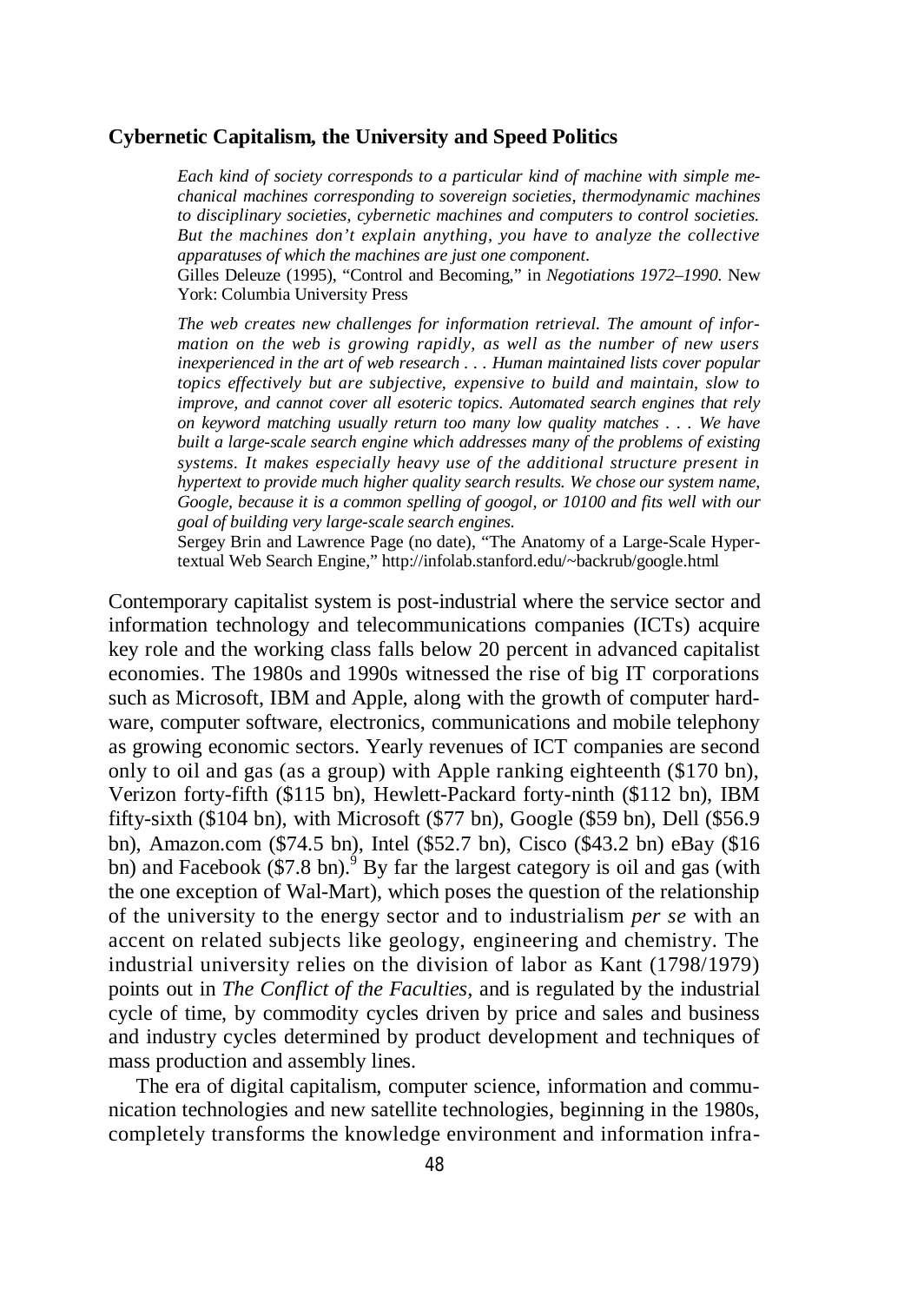structure in a neoliberal era that also encourages business studies and a closer relationship to finance culture. Higher education becomes a crucial sector of the information industry where various kinds of performative power intersect directly with new communication and information technologies, especially when framed by the policy template of the knowledge economy. In the knowledge economy the cultural and the symbolic are paramount and the sign economy no longer based on raw materials centers on transformation of ideas and symbolic resources by means of intellectual, human and social capital. In this environment, increasingly the three spheres of the economic, technical and cultural are brought into a close alignment as performative power combines the rational calculation of ("high performance," "high speed") technical systems and databases with the domain of affective management based around personal experience and social interaction.

Cybernetics passed through several historical phases: The Macy conferences that focused on the new science of cybernetics; catastrophe theory; chaos theory; and complexity theory (Peters, 2009). Increasingly, cybernetics and its associated digital theories has become central in understanding the nature of *networks* and *distributed systems* in energy, politics and knowledge and also it is significant in conceptualizing knowledge-based economies. Economics itself as a discipline has come to recognize the importance of understanding *feedback systems* rather than rational agents acting alone, and pure rationality models of economic behavior are being supplemented by economic theories that use complexity theory to predict and model transactions.

Consider one scenario that might follow from this characterization for the university, first described so boldly and accurately by Jean-Francois Lyotard in the now-classic *The Postmodern Condition* (orig. 1979) a decade earlier than Robbins and Webster (1988). Lyotard's (1984) critique of capitalist techno-science starts as a history of globalization as the history above all of the ways in which information has become transformed into information, that is, into coded messages within a scientific system of cybernetic transmission and communication that has dissolved epistemic and narrative coherence. In these terms the history of integrated world capitalism (IWC) is a system in which "space annihilates time" in the shift from closed to open systems based on mathematical principles of non-linear and self-organized dynamics. I have used Lyotard's argument in *The Postmodern Condition* as a basis for an approach from radical political economy to knowledge capitalism that focuses on post-industrialism, in order to put the case that education and knowledge increasing become part of a globally IWC which is structured through emerging global information systems and new media networks (Peters, 2012b; see also Peters, 1996). I also embrace the possibility of "open knowledge production" as an area of intellectual activity driven by an ethic of collaboration as a basis for a reconstituted public sphere.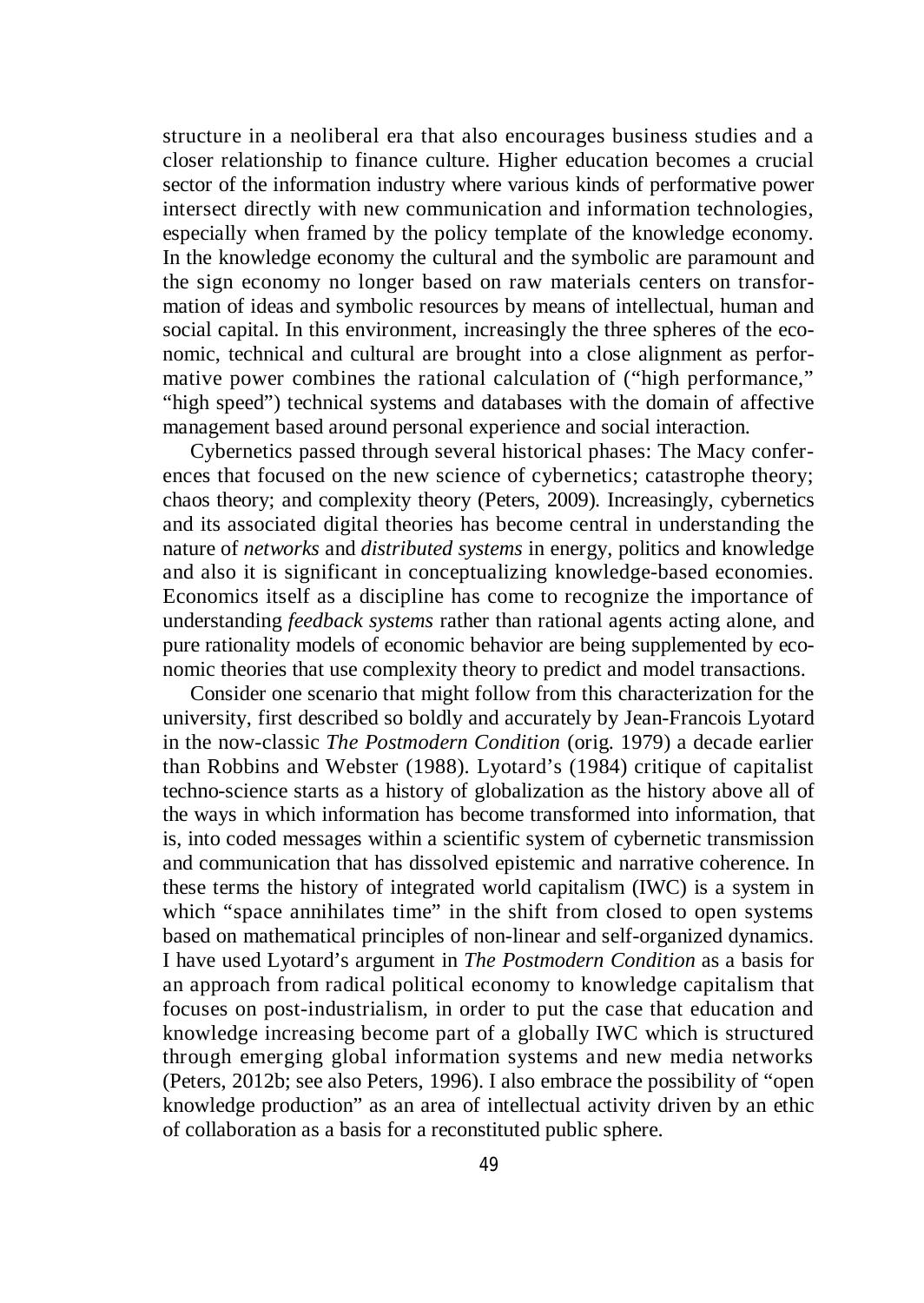Lyotard (1984) combined the analysis of postmodernism with postindustrialism, reviving the sociological theory of (post-)industrialism that can be traced back to the first critiques of industrial political economy around alienated labor (Marx), aesthetics of the arts and crafts movements (Morris, Ruskin), modern technology (Heidegger, 1993) and global ecology, and at the same time projected it into the future, anticipating discourses of the knowledge and creative economies that make higher education and research central "industries" or leading economic sectors. His account of the postmodern condition provided grounds for the critique of the knowledge/ information economy at least in its neoliberal forms in terms of the logic of "performativity."

It should therefore come as no surprise that scholars have claimed that the philosophical roots of French (post-structuralist) theory and the technoscientific foundations of cyberspace are born of one and the same cybernetic matrix that was formulated in the aftermath of the Second World War essentially as an industrial-military project by the likes of Norbert Weiner, Claude Shannon and many others in the series of Macy conferences that focus on understanding language and communication as an informational system (Heims, 1991; Lafontaine, 2007; Peters, 2012b).

# **Theorizing Cybernetic Capitalism**

"Cybernetic capitalism" is a term I adopted to distinguish a group of theories, or, better, positions, on the left that attempt to theorize the nature of the *new* capitalisms (Peters, Murphy and Marginson, 2009). These contributions can be grouped as largely sociological and left-leaning to characterize them in terms of what they share with and differ from the Marxist theory of industrial capitalism. Late, post and neo capitalism are earlier terms that prefigure the alleged end of capitalism or its radical transformation from its industrial basis in the post-war period. Late capitalism was first used by Sombart in the early twentieth century and Schumpeter, Samuelson and Adorno also used the term. Most famously, Mandel (1975) theorized that late capitalism, as the third stage of multinational capitalism that, far from representing postindustrial economy, is used to describe a universal industrialization. Jameson (1991) uses Mandel's characterization in *Postmodernism, or the Cultural Logic of Late Capitalism* to describe the emergence of a cultural dominant, or mode of cultural production.

*Cybernetic* capitalism is a system that has been shaped by the combined forces of formalization, mathematization and aesetheticization beginning in the early twentieth century and associated with developments in mathematical theory, logic, physics, biology and information theory. Its new forms now exhibit themselves as finance capitalism, informationalism, knowledge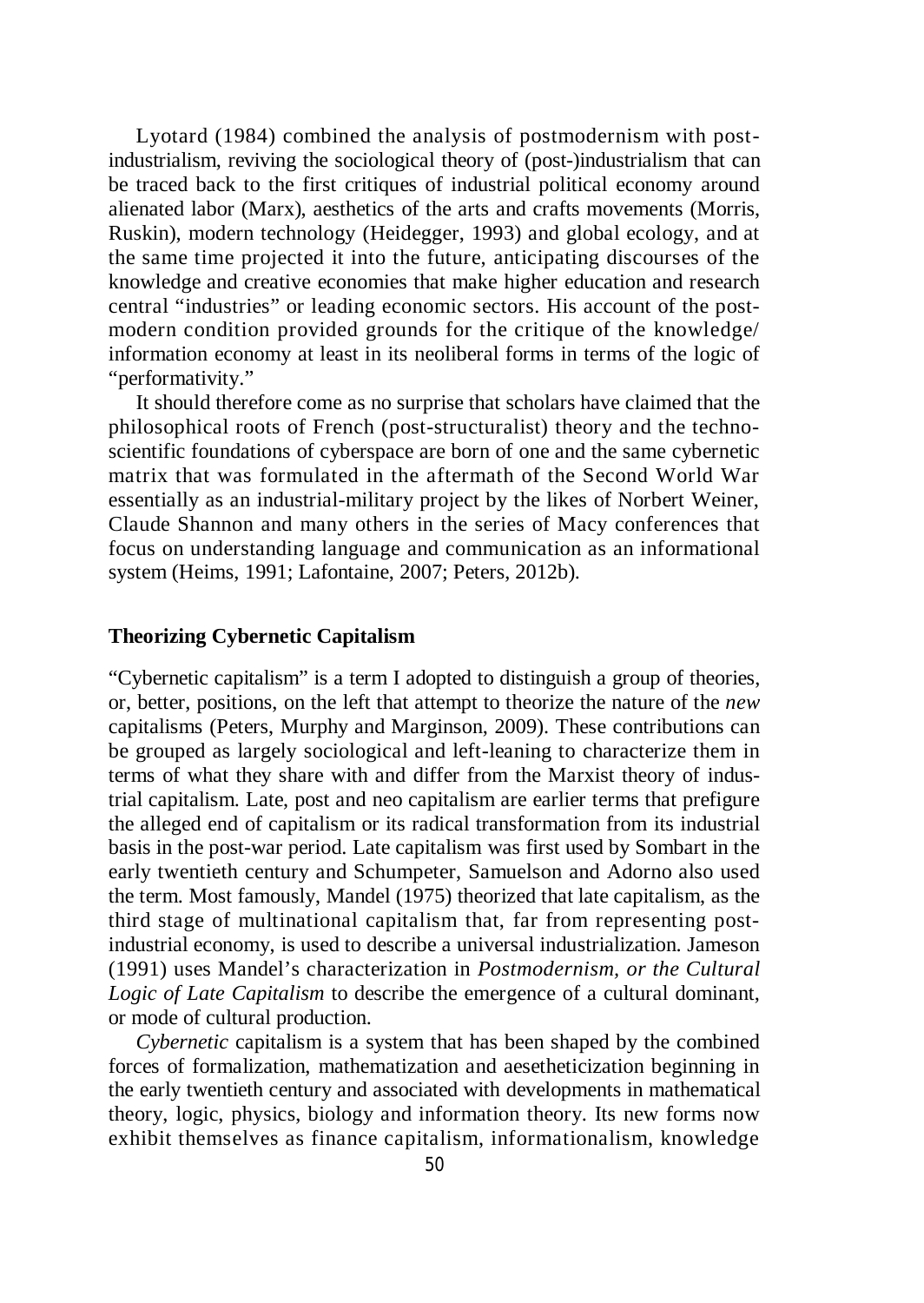capitalism and the learning economy with incipient nodal developments associated with the creative and open knowledge (and science) economies. The critical question in the wake of the collapse of the global finance system and the impending eco-crisis, concerns whether capitalism can promote forms of social, ecological and economic sustainability.

The new overlapping forms of cybernetic capitalism can be mapped accordingly to five main categories: *informational capitalism*; *cultural capitalism*; *cognitive capitalism*; *finance capitalism* and *biocapitalism.* There are strong overlaps and conceptual connections among these five broad categories and also some interesting differences within them. As previously mentioned these five categories are systematically related phenomena that grow out of the same forces of increasing formalization, mathematicization and aestheticization that have been in operation since the beginning of the twentieth century but that began to coalesce and impact after WWII with the development of cybernetics and a group of theories that developed to explain linear and nonlinear dynamical systems (catastrophe, chaos, complexity). These relationships and particularly the way in which they profile education are to be the subject of other papers. It is a grounded analysis that grows out of a typology based on the literature.

One of the major differences with the relation between the university and the industrial economy is that the integration of specific types of technologies in production processes provides a more pervasive set of techniques and a new logic that goes beyond the realm of economics to create new forms of social structural organization and patterns of institutional transformation through high-networks. One of the basic characteristics of contemporary globalization is the significant acceleration of interactions enabled by technology. Technologies of information and communication are shaping reality and reconfiguring world connectedness with a concentration of traffic taking place between certain geographical nodes over others. Technologies of information and communication have led to the material integration of social spaces at a global scale and encouraged transnational strategies of integration, especially where corporations become transnational and finance activity becomes global.

Cybernetic capitalism not only provides and transforms academic, administrative, research and library systems through scalability, enhanced interactivity, personalization and the management of flexibility, it also hollows out university systems, tying the university into a new set of electronic circuits based on mathematics algorithms that are themselves the basis of joint university–info–utility research partnerships that develop matching and parallel information processes serving financial and knowledge markets, high-frequency trading and the development of complex derivatives. In this parallel environment, global information capital exploits creativity, cognitive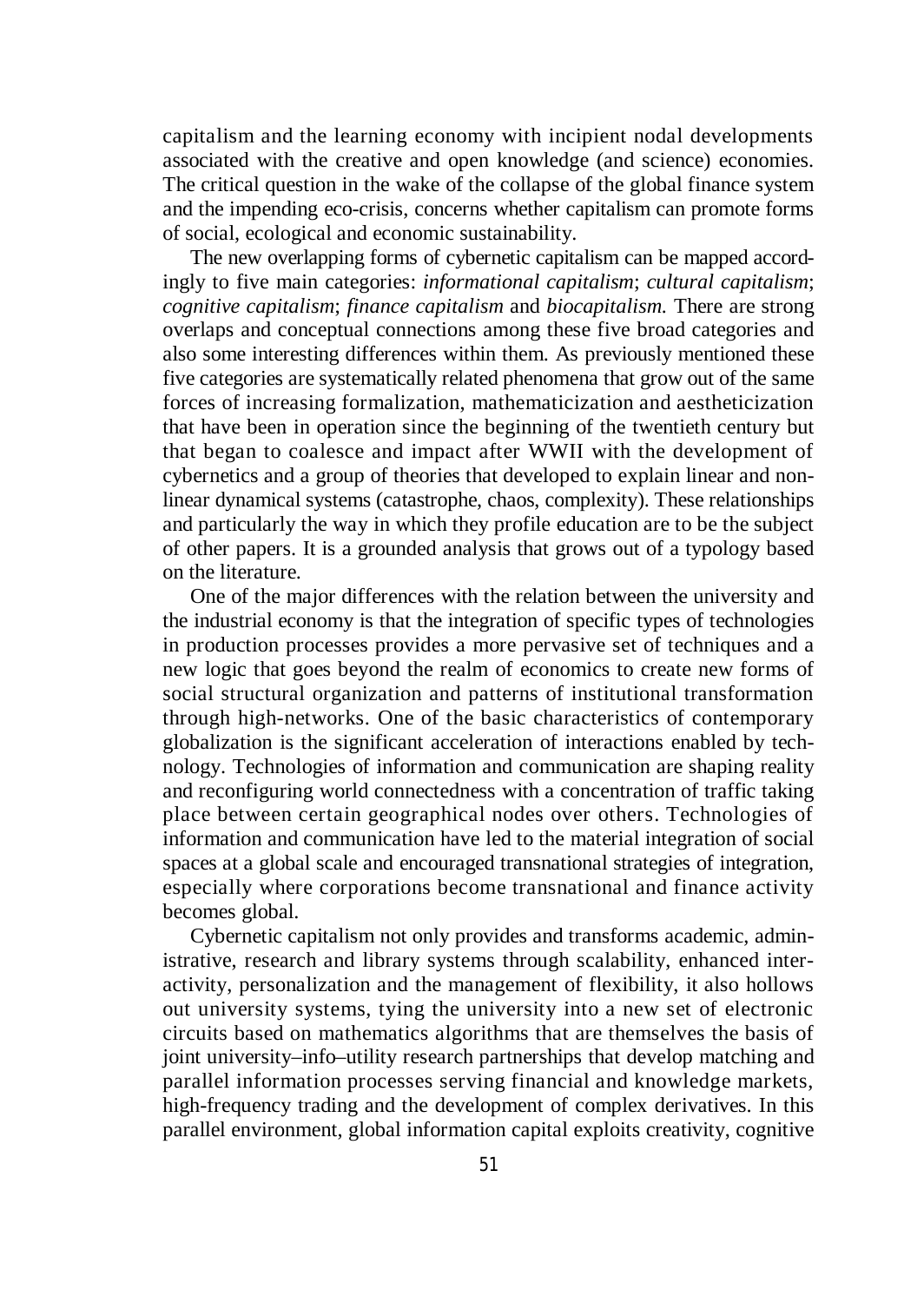and communicative ability, and taps into the intellectual commons. In an era of communicative capitalism, communication and communicative acts become a commodity to be electronically exchanged at speeds now approaching laser impulses. Algorithmic capitalism (Peters, 2013) now mediates our relationship with data, digital devices and with each other. The pervasiveness of computational techniques becomes increasingly co-extensive with processes of knowledge production, consumption and distribution especially in an age increasingly dependent on "big data" and learning analytics.

Oili-Helena Ylijoki (2013) has documented the way in which universities have become key players in national innovation systems where competitiveness depends on the speed with which scientific knowledge can be commercialized and turned into new products and processes sold in the global marketplace. Universities have been encouraged to become more entrepreneurial in order to supplement declining state revenues. Ylijoki (2013: 243) argues "the transformations in the institutional context and internal functioning of higher education have profound temporal consequences, in particular the speeding up of time." The acceleration of time in late capitalism has led to "the speeding up of the tempo and rhythm in research work in academia," and based on forty in-depth interviews with Finnish academics Ylijoki explores "the impact of the temporal acceleration on how academics perceive their work and its connection to the private sphere of life" (p. 242).

The emphasis has fallen on speeding up the innovation cycle through competitive funding regimes and national research evaluation exercises aimed at the acceleration of the research process from its early design stage through to patent, publication and commercialization. The internet together with new platforms and architectures has promoted smart online journals and full text search and retrieval. The acceleration of academic research is accompanied by new forms of research management that are designed to increase the speed of knowledge generation, commercialization and innovation. Neoliberal managerialism creates a line management system designed to force research throughput with an accent on applications for external funding. Ylijoki (2013: 253) also discusses boundary issues between work time and private time that impinges on "the moral grounding and basic meaning of academic work and the university as an institution."

Algorithmic capitalism, now dominating global financial markets through algorithmic trading, is a cybernetic-based aspect of informational capitalism that has a third phase system development passing beyond simple industrialism, links the spectacular growth of the multinational info-utilities (e.g. Google, Microsoft, Amazon) with the future developments in biocapitalism and the informatization of biology. Financialization is also both a condition of these developments and a consequence (Peters, 2013; Peters and Bulut, 2011).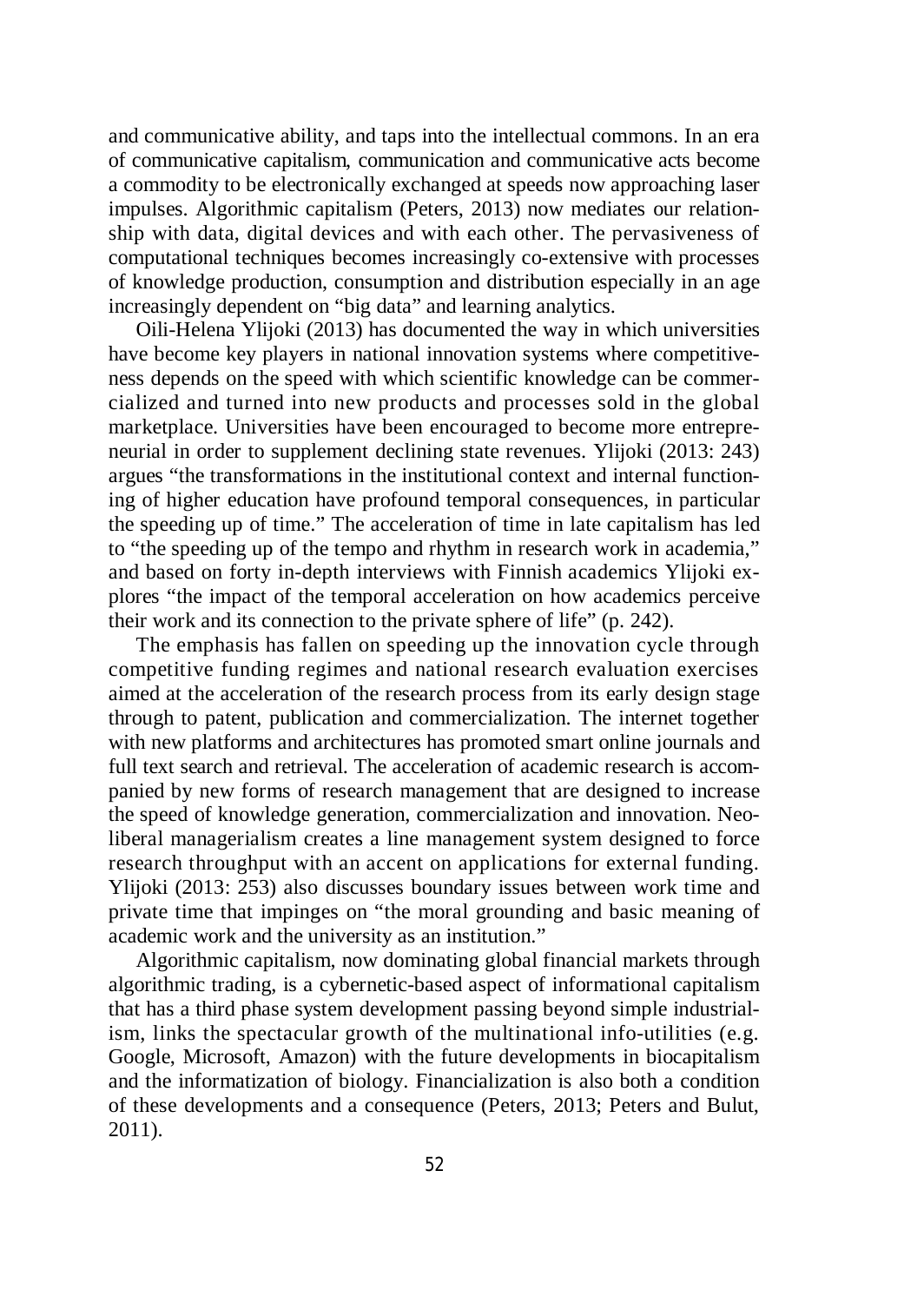The language of the new social media is easily programmable given its algorithmic character, and its numerical coding allows for the automation of many of its functions including media creation. New media are variable and interactive and no longer tied to technologies of exact reproduction such as copying. They are part of a wider new technological paradigm and mode of development characterized by information generation, processing and transmission that have become the fundamental sources of productivity, value and power. We now live in a socially networked universe in which the material conditions for the formation, circulation and utilization of knowledge and learning are rapidly changing from an industrial to information- and mediabased economy.

Siva Vaidhyanathan (2009) begins "The Googlization of Universities" with the following remark:

> The relationship between Google and the world's universities is more than close. It is uncomfortably familial. Google has moved to establish, embellish, or replace many core university services such as library databases, search interfaces, and e-mail servers. Its server space and computing power opened up new avenues for academic research. Google Scholar has allowed nonscholars to discover academic research. Google Book Search radically transformed the vision and daily practices of university libraries. Through its voracious efforts to include more of everything under its brand, Google fostered a more seamless, democratized, global, cosmopolitan information ecosystem. But it also contributed to the commercialization of higher education and the erosion of standards of information quality.

He documents the Googlization of students, of scholarship, of book learning and of research to argue that universities must reverse the terms of the relationship to impose their values. Vaidhyanathan (2011) challenges the neoliberal presumption that market forces can best solve problems and suggests:

> It had its roots in two prominent ideologies: techno-fundamentalism, an optimistic belief in the power of technology to solve problems ... and market fundamentalism, the notion that most problems are better (at least more efficiently) solved by the actions of private parties rather than by state oversight or investment.

Vaidhyanathan's argument here is one ultimately against neoliberalism in relation to global public knowledge goods, but the theory of cognitive capitalism provides us with a "stage" theory of the changing nature of capitalism, that helps us better to understand the logic of knowledge capitalism that operates on the basis of algorithmic logic to expand a universe of information accessibility while changing the nature of the regime of accumulation.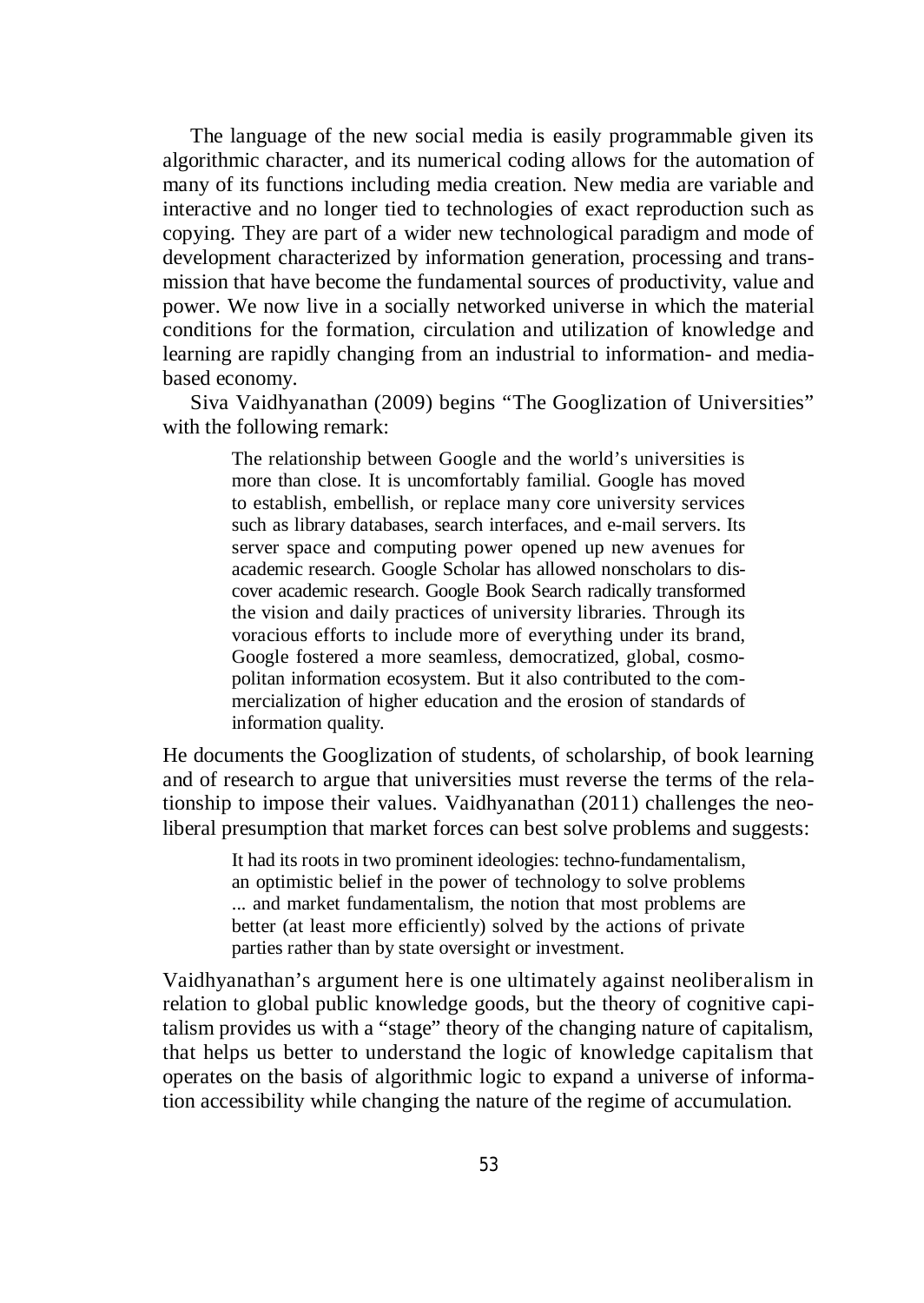The staggering growth of the finance industry sometimes referred to as "financialization" represents a set of overlapping processes that refer not only to the rapid expansion of the financial sector of the capitalist system – to the growth of financial institutions of all kinds – but also to a qualitative change in the mode of production, where banking systems jettison traditional banking practices to become commercial investors and multinational corporations develop as financial institutions able to invest and trade directly in financial markets.

Richard Peet (2011) writing for *Monthly Review* puts it succinctly:

Over the last thirty years, capital has abstracted upwards, from production to finance; its sphere of operations has expanded outwards, to every nook and cranny of the globe; the speed of its movement has increased, to milliseconds; and its control has extended to include 'everything.'

Algorithmic trading is sometimes seen as an explanation of market volatility, especially when risk is not transparent or able to be effectively tracked and monitored. Automated buy–sell programs now account for over 80 percent of all US equity trading. Increasingly, global information systems that operate at the speed of light are now harnessed by HFT (high-frequency trading) firms to create Automated Trading Desks that are capable of trading hundreds of millions of shares daily. So-called "quant trading," after "quantitative trading programs," is now designed by mathematicians and underlies HFT, where stocks are held often for only microseconds.

Financialization is a systematic transformation of capitalism based on the massive expansion of the financial sector, where finance companies have taken over from banks as major financial institutions and banks have moved away from old lending practices to operate directly in capital markets. Large previously non-financial multinational corporations have acquired new financial capacities to operate and gain leverage in financial markets. Universities, students and domestic households have become players in financial markets (the ascendancy of shareholder capitalism) taking on debt and managing assets. In general, financialization represents the dominance of financial markets over declining production by the traditional industrial economy, and a corresponding abstraction of "fictionalized" capital that increasingly controls price mechanisms but adds little or nothing to real value.

To return to Virilio's remark that the old left approach of demanding yet more social justice is just not going to get us very far. If we accept that the financial crisis and increasing financialization is an expression of the exhaustion of the neoliberal model of capitalist development, that its continuing abstraction and increasing speed are ultimately unstable, untraceable and unable to be properly regulated, and that its perpetual expansion, while not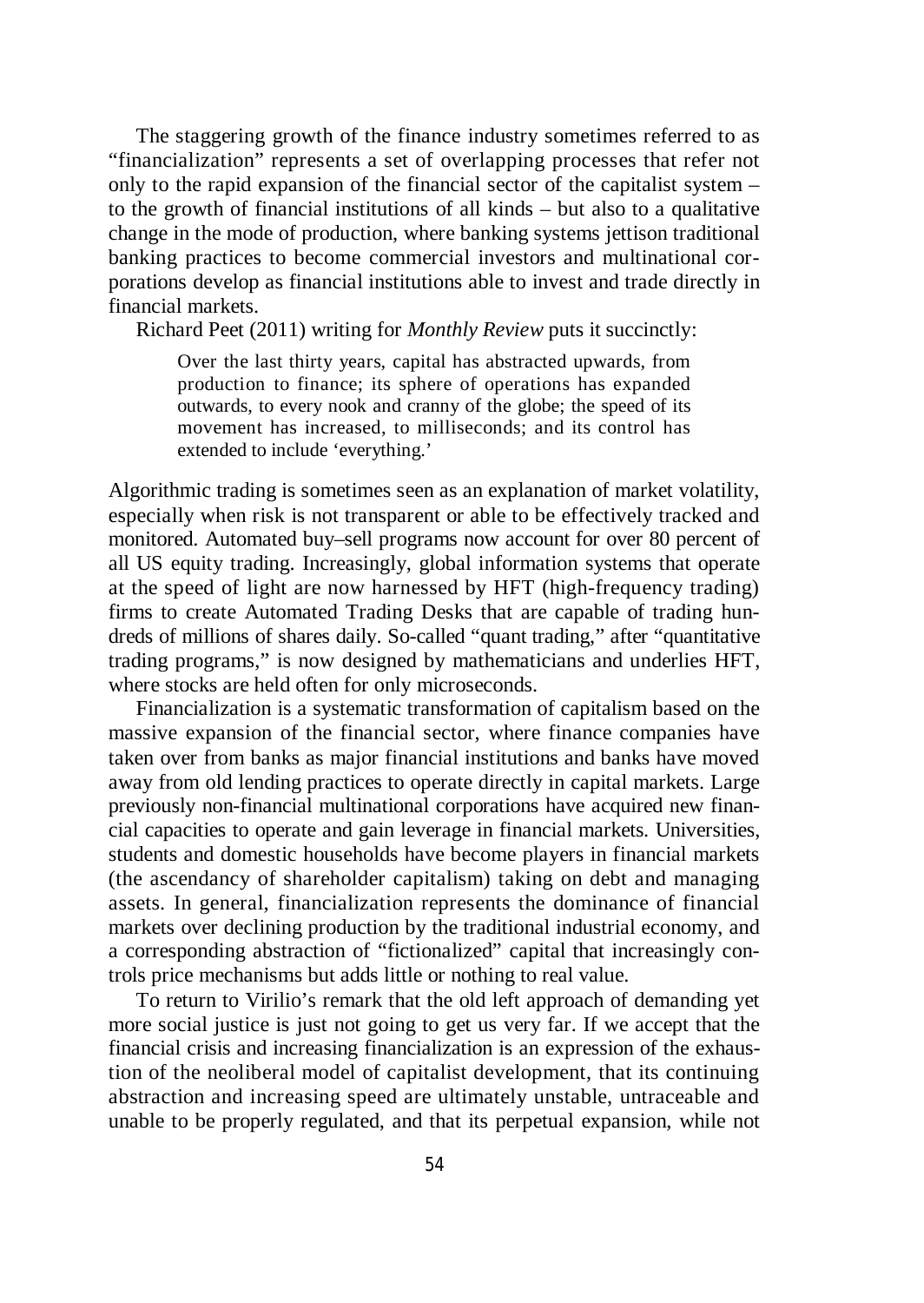anchored in anything productively real, nonetheless controls the price mechanism and leads to extensive global inequalities, then how long can it last and where are its suitable substitutes? Financialization characterizes the politics of late neoliberal capitalism allowing it to extract value from the commons: to raid social security and Medicare, to privatize higher education and its infrastructure, to monetize medicine and medical insurance, to massively mortgage student debt, to confiscate depositors' funds, to asset-strip state enterprises. These are all forms of enclosure that permit a tiny but powerful minority to plunder the commonwealth and to capture and harness national systems of knowledge generation, innovation and creativity in the service of the emerging info-financial circuits of global capital (Peters, 2013). This is the set of global processes encouraging the fast capitalism of higher education in an era of cybernetic capitalism.

#### **Acknowledgments**

A version of this paper was previously published as Peters, M. A. (2015), "The University in the Epoch of Digital Reason: Fast Knowledge in the Circuits of Cybernetic Capitalism," in Paul Gibbs, Oili-Helena Ylijoki, Carolina Guzmán-Valenzuela, and Ronald Barnett (eds.), *Universities in the Time of Flux*: *An Exploration of Time and Temporality in University Life*. London: Routledge, 9–31.

#### **NOTES**

1. Original article Paul Virilio (2009), "Le krach actuel représente l'accident intégral par excellence," in *Le Monde* at www.lemonde.fr/idees/article/2009/02/27/ le-krach-actuelrepresente-l-accident-integral-par-excellence\_1108473\_3232.html

2. See my "Speed, Power and the Physics of Finance Capitalism" on which the first part of this paper is based, www.truth-out.org/news/item/16960-speed-powerand-thephysics-of-finance-capitalism. Virilio says: "it is impossible to understand what is going on if one does not implement a (policy based on the) political economy of speed, the speed that technological progress engenders, and if one does not link (this policy) to the 'accidental' character of History."

3. It is widely reported that student debt in the US has topped the \$1 trillion mark with "debts for life" the second largest form of debt after housing mortgages. See www.asa.org/policy/resources/stats/default.aspx

4. See Burris (2013) on "The Algebra of Logic Tradition;" O'Regan (2008) on the history of computing; and Stankovic and Astola (2011) on switching theory.

5. See www.fastcapitalism.com/. I was invited to sit on the editorial board when it was founded but I have not yet contributed to the journal.

6. See www.slideshare.net/mpt001/theatre-of-fast-knowledge-pp

7. This account of cybernetics is taken from Peters (2012a).

8. *Tiqqun* is the title of a French periodical developed by a collective strongly influenced by Agamben's work. The Cybernetic Hypothesis' is available at https://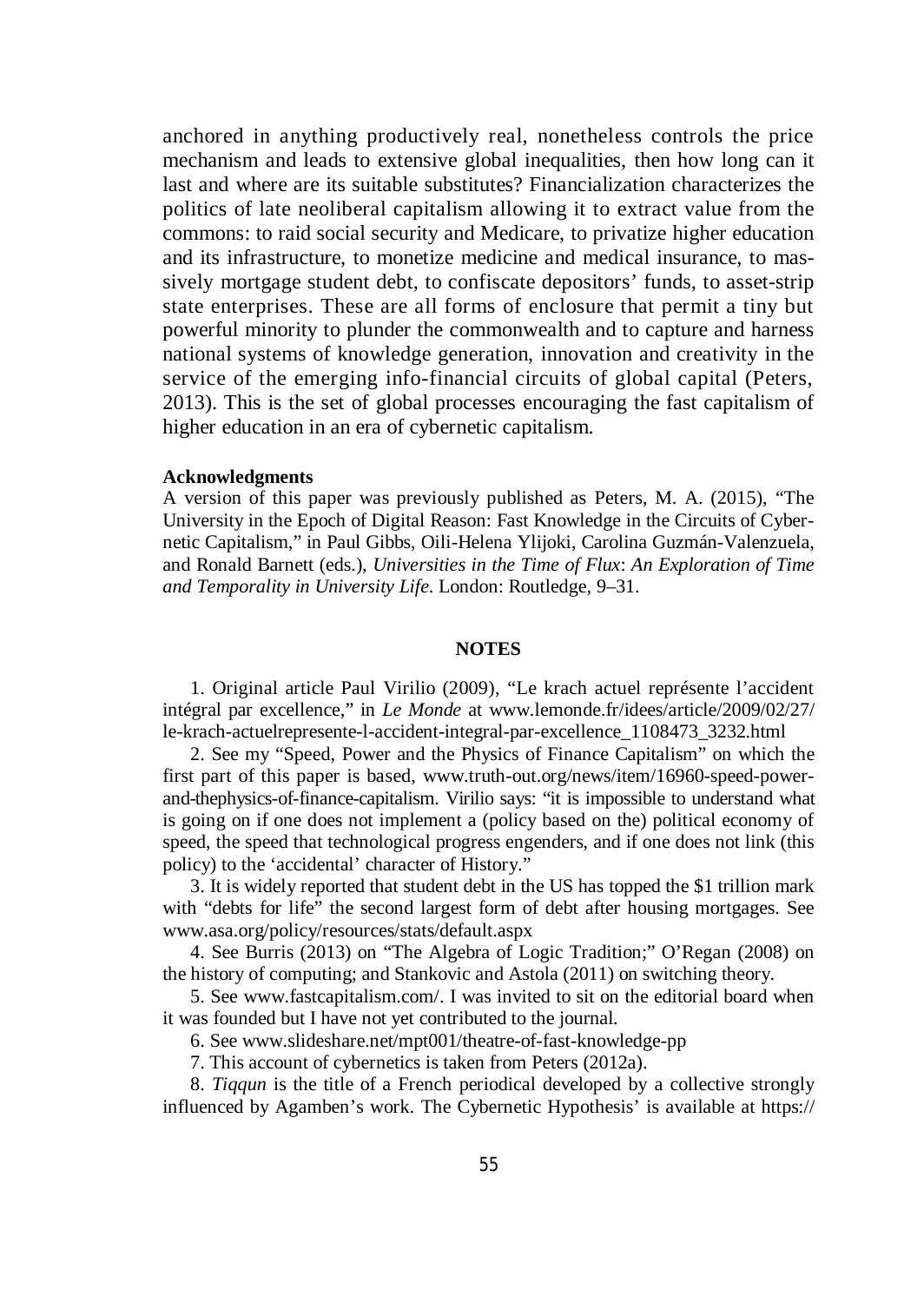cybernet.jottit.com/ The work also bears the imprint of Deleuze's "Postscript on Societies of Control" at https://files.nyu.edu/dnm232/public/deleuze\_postcript.pdf

9. See http://en.wikipedia.org/wiki/List of the largest information technology companies; http://en.wikipedia.org/wiki/List\_of\_largest\_Internet\_companies and http://im.ftstatic.com/content/images/a81f853e-ca80–11e1–89f8–00144feabdc0.pdf

#### **REFERENCES**

Agger, B., and Luke, T. (2013a), "Getting to Ten," www.fastcapitalism.com/

- Agger, B., and Luke, T. (2013b), "All That is Solid: Writing, Reading and Publishing in Postmodern Capitalism," *triple C* 11(2): 575–580. www.triple-c.at
- Ashby, W. R. (1956), *An Introduction to Cybernetics*. London: Chapman and Hall.
- Babe, R. (2006), "The Political Economy of Knowledge: Neglecting Political Economy in the Age of Fast Capitalism (as Before)," www.uta.edu/huma/agger/ fastcapitalism/2\_1/babe.html
- Besley, T., and Peters, M. A. (2006), "The Theatre of Fast Knowledge: Performative Epistemologies in Higher Education," *Review of Education, Pedagogy, and Cultural Studies* 27(2): 111–126.
- Boole, G. (1847), *The Mathematical Analysis of Logic, Being an Essay Towards a Calculus of Deductive Reasoning*. Originally published Cambridge: Macmillan, Barclay & Macmillan; reprinted Oxford: Basil Blackwell (1951).
- Boulding, K. (1953), "Toward a General Theory of Growth," *Canadian Journal of Economics and Political Science* 19 (reprinted in General Systems Yearbook, Vol. 1, 1956).
- Brin, S., and Page, L. (no date), "The Anatomy of a Large-Scale Hypertextual Web Search Engine," http://infolab.stanford.edu/~backrub/google.html
- Burris, S. (2013), "The Algebra of Logic Tradition," in E. N. Zalta (ed.), *The Stanford Encyclopedia of Philosophy*, Summer 2013 Edition, http://plato.stanford. edu/archives/sum2013/entries/algebra-logic-tradition/
- Deleuze, G. (1995), "Control and Becoming," in *Negotiations 1972–1990*. New York: Columbia University Press.
- François, C. (1999), "Systemics and Cybernetics in a Historical Perspective," *Systems Research and Behavioral Science* 16: 203–219.
- Heidegger, M. (1993), "The Question Concerning Technology," in D. Krell (ed.), *Basic Writings*. New York: HarperCollins.
- Heims, S. J. (1991), *The Cybernetics Group.* Boston, MA: The MIT Press.
- Jameson, F. (1991), *Postmodernism, or the Cultural Logic of Late Capitalism*. Durham, NC: Duke University Press.
- Kant, I. (1798/1979), *The Conflict of the Faculties*. Tr. M. J. Gregor. New York: Abaris Books.
- Klinke, I. (2012), "Chronopolitics: A Conceptual Matrix," *Progress in Human Geography* 37(5): 673–690.
- Lafontaine, C. (2007), "The Cybernetic Matrix of 'French Theory,'" *Theory, Culture & Society* 24(5): 27–46. http://dx.doi.org/10.1177/0263276407084637
- Luke, T. W. (2005), "Scanning Fast Capitalism: Quasipolitan Order and New Social Flowmations," www.uta.edu/huma/agger/fastcapitalism/1\_1/luke.html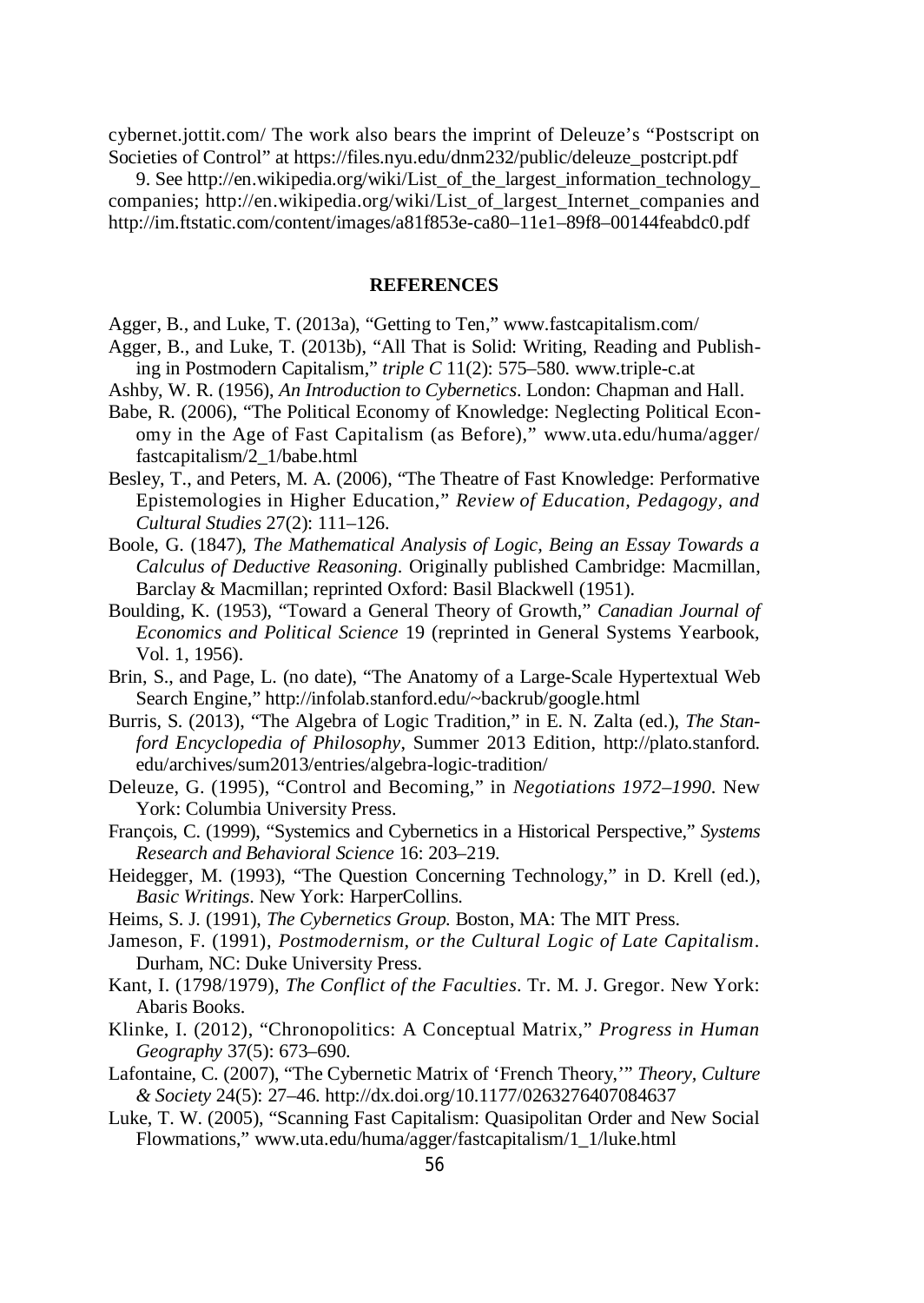Lyotard, J.-F. (1984), *The Postmodern Condition: A Report on Knowledge.* Tr. G. Bennington and B. Massumi. Minneapolis, MN: University of Minnesota Press. Mandel, E. (1975), *Late Capitalism*. London: Humanities Press.

Mandelbrot, B. (1977), *Fractal Forms, Change and Dimensions*. San Francisco, CA:

- Miller, J. G. (1978), *Living Systems*. New York: McGraw-Hill.
- O'Regan, G. (2008), *A Brief History of Computing.* London: Springer.
- Pask, G. (1975), *The Cybernetics of Human Learning and Performance*. London: Hutchinson.
- Peet, R. (2011), "Contradictions of Finance Capital," *Monthly Review* 63(7). http:// monthlyreview.org/2011/12/01/contradictions-of-finance-capitalism/
- Peters, M. A. (1996) (ed.), *Education and the Postmodern Condition*. Foreword by J-F. Lyotard. Westport, CT. and London: Bergin & Garvey.
- Peters, M. A. (2011), "Critical Historiographies in Educational Theory: Retemporalizing Experience 'After' The Spatial Turn," *Geopolitics, History and International Relations* 3(2): 48–67.
- Peters, M. A. (2012a), "Cybernetics," in H. K. Anheier and M. Juergensmeyer (eds.), *The Encyclopedia of Global Studies*. Sage. http://knowledge.sagepub.com/view/ globalstudies/n117.xml
- Peters, M. A. (2012b), "Postmodern Educational Capitalism, Global Information Systems and New Media Networks," *Policy Futures in Education* 10(1): 23–29.
- Peters, M. A. (2012c), "Algorithmic Capitalism and Educational Futures: Informationalism and the Googlization of Knowledge," *TruthOut*. http://truth-out.org/ news/item/8887-algorithmic-capitalism-and-educational-futures-informationalismand-the-googlization-of-knowledge
- Peters, M. A. (2013), "Speed, Power and the Physics of Finance Capitalism," *TruthOut*. www.truth-out.org/news/item/16960-speed-power-and-the-physics-offinance-capitalism
- Peters, M. A., and Bulut, E. (eds.) (2011), *Cognitive Capitalism, Education and Digital Labor.* New York: Peter Lang.
- Peters, M. A., Britez, R., and Bulut, E. (2009), "Cybernetic Capitalism, Informationalism and Cognitive Labor," *Geopolitics, History, and International Relations* 1(2): 11–40.
- Peters, M. A., Murphy, P., and Marginson, S. (2009), *Creativity and the Global Knowledge Economy.* New York: Peter Lang.
- Prigogine, I. (1955), *Thermodynamics of Irreversible Processes*. Springfield, IL: Thomas Press. (His first paper in 1940, with J. M. Wiame in *Experimentia 2* – much more after 1955 until nowadays.)
- Ritzer, G. (1993), *The McDonaldization of Society*. Thousand Oaks, CA: Pine Forge Press.
- Robbins, K., and Webster, F. (1988), "Cybernetic Capitalism: Information, Technology, Everyday Life," in V. Mosko and J. Wasko (eds.), *The Political Economy of Information*. Madison, WI: The University of Wisconsin Press, 45–75. http://glotta.ntua.gr/IS-Social/CyberCulture/RobinsCybernetic.html.
- Shannon, C., and Weaver, W. (1949), *The Mathematical Theory of Communication*. Urbana, IL: University of Illinois Press.

Freeman.